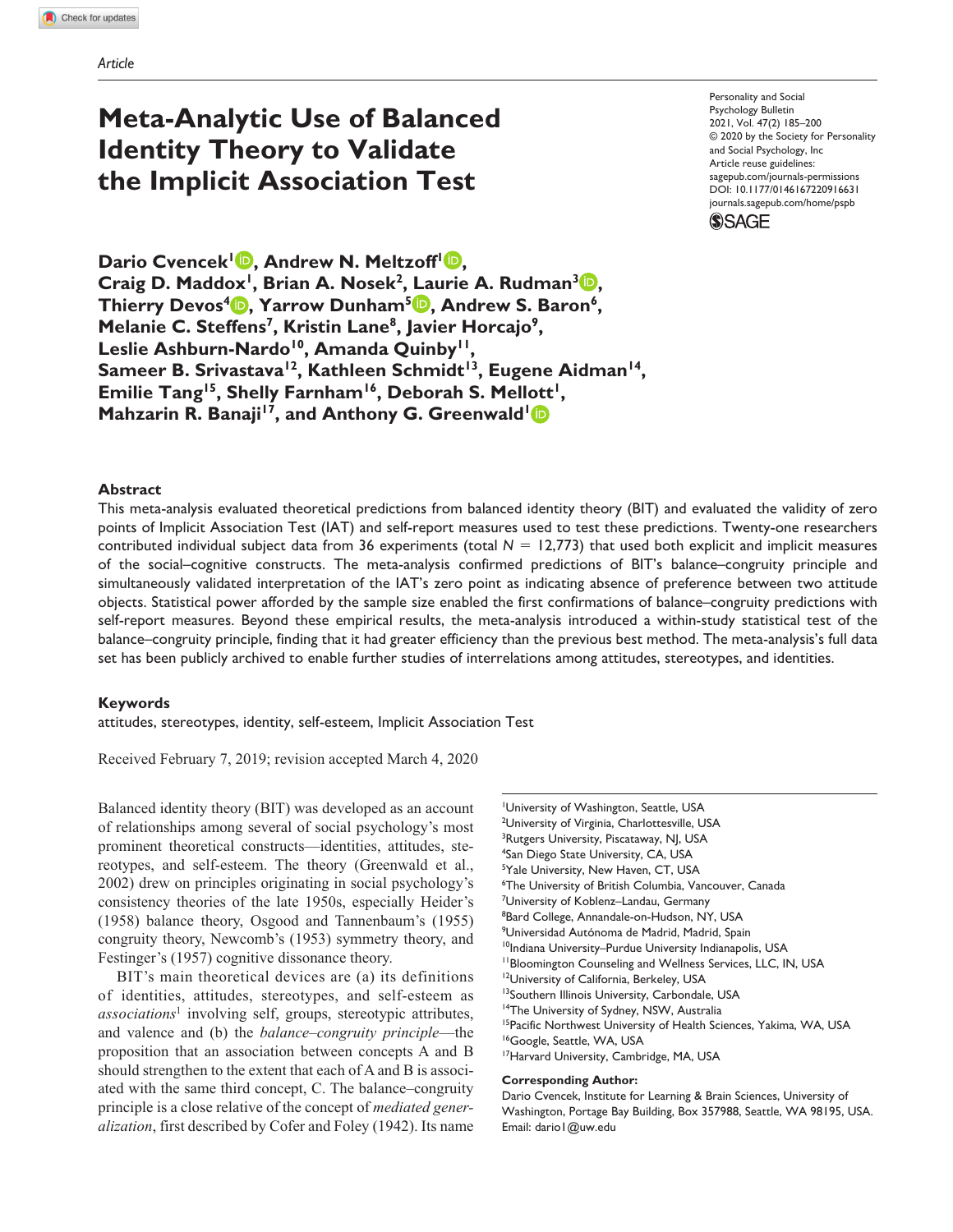acknowledges its additional roots in the affective–cognitive consistency theories of Heider (1958; balance theory) and Osgood and Tannenbaum (1955; congruity theory).

#### **Historical Background**

Balance theory and congruity theory sought to explain how naturally arising affective–cognitive configurations induce further affective–cognitive changes. For example, a positive attitude toward a group will not lead to identification if selfesteem is negative, and will occur in proportion to the positivity of self-esteem (i.e., more when self-esteem is strongly positive than when it is moderately or weakly positive). The balance–congruity principle extended those prior theories to explain the collection of implicit self-esteem effects that were identified by Greenwald and Banaji (1995), including minimal group effects (Tajfel et al., 1971), endowment effects (Kahneman et al., 1990), mere ownership effects (Beggan, 1992), self-anchoring effects (Cadinu & Rothbart, 1996; Gawronski et al., 2007; Roth & Steffens, 2014), implicit self-referencing (Perkins & Forehand, 2006, 2012), and implicit self–object linking (Ye & Gawronski, 2016). These are phenomena in which newly created associations between the self and social or nonsocial objects produce an associative transfer of self-evaluation (i.e., self-esteem) to those self-linked objects.

#### *BIT Compared to Heider's Balance Theory*

Both BIT and Heider's (1958) balance theory predict social knowledge to be organized in ways that maintain affective– cognitive consistency: In balance theory, consistency was conceived in terms of cognitive structures that link a focal person ("p") to other persons ("o") or external objects ("x") via either *sentiment* (attitude) or *unit* relationships (Heider, 1958). By replacing Heider's distinct sentiment and unit connections with the more general conception of *association* as the cognitive link between persons and other entities, BIT was able to expand theoretical scope beyond the attitudes with which balance theory was concerned, including additionally stereotypes, identities, and self-esteem.

## *BIT Compared to Social Identity and Self-Categorization Theories*

BIT and two other well-established theories on social identity—Turner et al.'s (1987) self-categorization theory (SCT) and Tajfel's (1982) social identity theory (SIT)—allow consideration of identities in relation to self-esteem. Relationships among self-esteem, group membership, and in-group attitude are considered by all three theories (BIT, SCT, SIT). The three theories agree in expecting that persons with a strong in-group identity should have a stronger positive attitude toward their group (i.e., in-group attitude) than those with weak in-group identity.

A substantial difference between BIT and SIT arises from the difference in the way self-esteem is conceived in the two theories. SIT conceives self-esteem as a fundamental human need (Tajfel & Turner, 1979), whereas BIT conceives selfesteem non-motivationally as an association of the concept of one's self with positive valence. This leads to substantial differences in how the two theories see the relation of selfesteem to formation of a novel identity. This was investigated in numerous experiments in which subjects were assigned to one of two previously unknown groups that differed in meaningless or arbitrary aspects. Tajfel et al. (1971) interpreted the repeated finding of subjects evaluating their own group more positively than the other group as a cognitive strategy occurring because subjects could achieve a boost in self-esteem by conceiving their group as the superior one (see also Abrams & Hogg, 1988; Hogg, 2000). The theoretical expectation was that this minimal group effect should occur most noticeably in subjects who had relatively low self-esteem, who would have stronger need for the selfesteem boost. In BIT, the minimal group phenomenon occurs as a consequence of the association of self with both the novel group and positive valence. The effect should be greater for those for whom self-esteem is already high, rather than for those with low self-esteem. The meta-analysis of 34 studies by Aberson et al. (2000), examining the relation between self-esteem and in-group bias, favored the relationship predicted from BIT, rather than the one predicted from SIT (see also Hewstone et al., 2002).

## **Methods for Evaluating the Balance– Congruity Principle**

#### *Implicit and Explicit Measures*

This article examines evidence available to assess validity of BIT's balance–congruity principle in studies using either explicit (direct) or implicit (indirect) measures (cf. Fazio & Olson, 2003). Explicit measures generally use self-report, allowing research subjects to be aware of what is being investigated. In contrast, implicit measures do not use self-report and do not require the subject to know the nature of the construct being assessed, which might be an attitude, a stereotype, an identity, or self-esteem. A recent treatment comparing the two types of measures is available in Greenwald and Lai (2020).

#### *Implicit Association Test (IAT)*

The focus of this meta-analysis is on the IAT (Greenwald et al., 1998). In the 20 years since its initial publication, the IAT has been applied in a diverse array of disciplines including social and cognitive psychology (Axt & Lai, 2019; Critcher & Ferguson, 2016), neuroscience (Mitchell et al., 2009; Schindler et al., 2015), education (Cvencek et al., 2015; Devos & Cruz Torres, 2007; Nosek et al., 2009),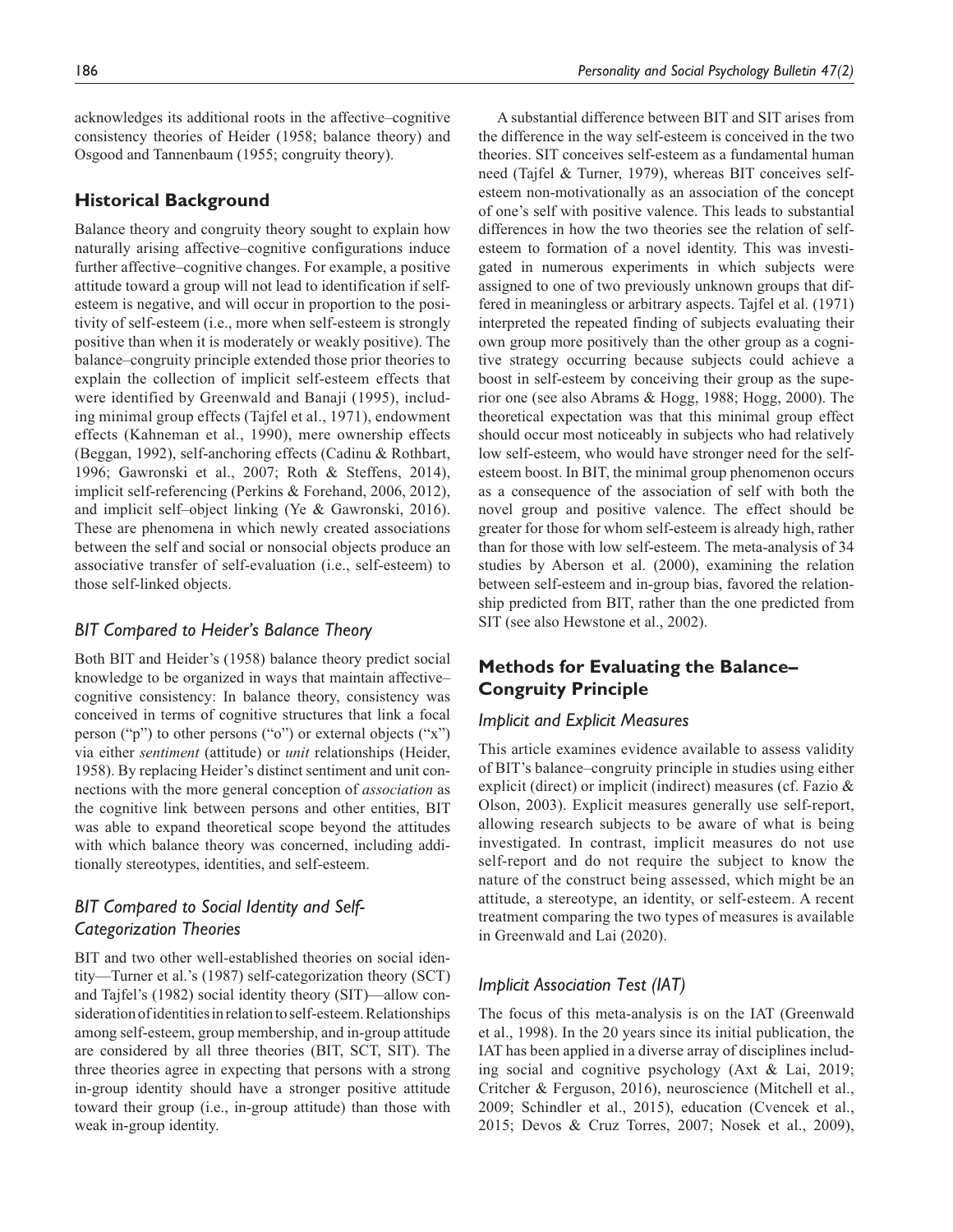developmental science (Baron & Banaji, 2006; Cvencek et al., 2011), clinical psychology (Creemers et al., 2013; Leeuwis et al., 2015), health psychology (Cooper et al., 2012; Sabin & Greenwald, 2012), and marketing research (Horcajo et al., 2010; Trendel et al., 2018). The wide range of applications provides sufficient research literature from which to review the strength of the evidence for the support of the balance–congruity principle.

The IAT is a method for indirectly measuring the strengths of associations among concepts. In its data-providing *combined-task* blocks, the IAT requires sorting of stimulus exemplars belonging to four different categories using just two response keys, each of which is assigned to two of the four categories. The underlying principle of the IAT is that it is easier to give the same response to items representing categories that are associated in memory than to ones representing categories that are not associated. For example, the assignment of items representing *summer* and *warm* to the same key should be easier for subjects to deal with than the assignment of items representing *summer* and *cold* to the same key.

The two *combined tasks* of a standard IAT most typically include two concept categories (e.g., *summer* and *winter*) and two attribute categories (e.g., *warm* and *cold*). In each combined-task block, there is a strict alternation between concept category exemplars (typically on odd-numbered trials) and attribute category exemplars (on even-numbered trials). In one of the two combined tasks, exemplars of *summer* and *warm* (e.g., images of beaches and words such as "hot" and "sunny") require pressing one of two response keys (generally positioned left and right on a computer keyboard) for a correct response, and exemplars of *winter* and *cold* (e.g., images of snow and words such as "freeze" and "icy") require response with the other key. In the second critical block, exemplars of *summer* and *cold* are sorted with one response key, and exemplars of *winter* and *warm* are sorted with the alternative response key. The faster the responses, the stronger the presumed underlying association between the two categories sharing the same key. For participants who possess the expected stronger associations of concept *summer* with attribute *warm* and *winter* with *cold*, the first sorting task will likely be much easier than the second. Ease of sorting is indexed by the speed of producing correct responses. Most IAT procedures oblige occurrence of a correct response to end every trial; when trials are permitted to end on occurrence of an incorrect response, a time penalty for trials on which errors occurred is applied in the scoring procedure (described by Greenwald et al., 2003).

#### *Aims of the Research*

Despite the centrality of identities, self-esteem, and in-group attitudes in social psychology, there were no studies of affective–cognitive consistency among these constructs prior to formulation and the first tests of balanced identity. This study examines the evidence for affective–cognitive consistency in naturally arising configurations of these constructs, comparing the strength of that evidence for implicit and explicit measures. The available quantitative evidence was first examined via meta-analytic hypothesis tests using the established standard approach for testing BIT's balance–congruity principle. The meta-analysis additionally allowed testing a novel, within-study meta-analytic method that was found to be more efficient than the already established method. Both approaches included (a) analyses of studies using self-esteem measures alongside studies using other self-concept measures and (b) subject-level data from each study in the metaanalysis to assure use of the same analysis methods for all studies.

## **Meta-Analytic Evaluation of the Balance–Congruity Principle**

Cvencek et al. (2012) found support for balance–congruity principle expectations in a review of studies including about 1,900 subjects. The present meta-analysis increases the number of subjects available for study by a factor of 6. In addition, by obtaining individual subject IAT and self-report measures (where available) from authors for all 36 samples reviewed in this article, it was possible to use the same analysis method for all studies. A further contribution of this article is that the full data set, consisting of 12,773 participants (ranging from young children to adults) across 36 studies is being made publicly available in a widely accessible archive.<sup>2</sup>

## *Search Method for Locating Balanced Identity Data Sets*

PsycINFO, PubMed, and Google Scholar were searched, using the following as individual keywords/phrases: *cognitive balance, cognitive consistency, balanced identity, IAT, Implicit Association Test, implicit attitude, implicit identity, implicit self-esteem, implicit stereotype, implicit self-concept, 3 IATs*, and *3 Implicit Association Tests*. The cut-off date for the search was May 31, 2013. PsycINFO was also used to find studies that referenced Greenwald et al. (2002). These searches identified 19 reports. The IAT scores used in this meta-analysis are the exact ones that appear in each of the published reports.<sup>3</sup> Authors of these 19 reports were then contacted in search of additional studies, yielding eight more reports. The resulting 27 reports included 36 independent samples, with a total of 9,808 subjects providing data for IAT measures and 12,773 providing data for explicit measures. Table 1 describes the 36 samples. These samples include both male and female participants, multiple ethnic groups (e.g., Asians, Blacks, Latinos, Whites), and multiple age groups (e.g., pre- and elementary-school children, undergraduates, adults, elderly). In addition (see Table 1), the studies in this meta-analysis included measures of attitudes toward both social (e.g., gender, race, age) and nonsocial categories (e.g.,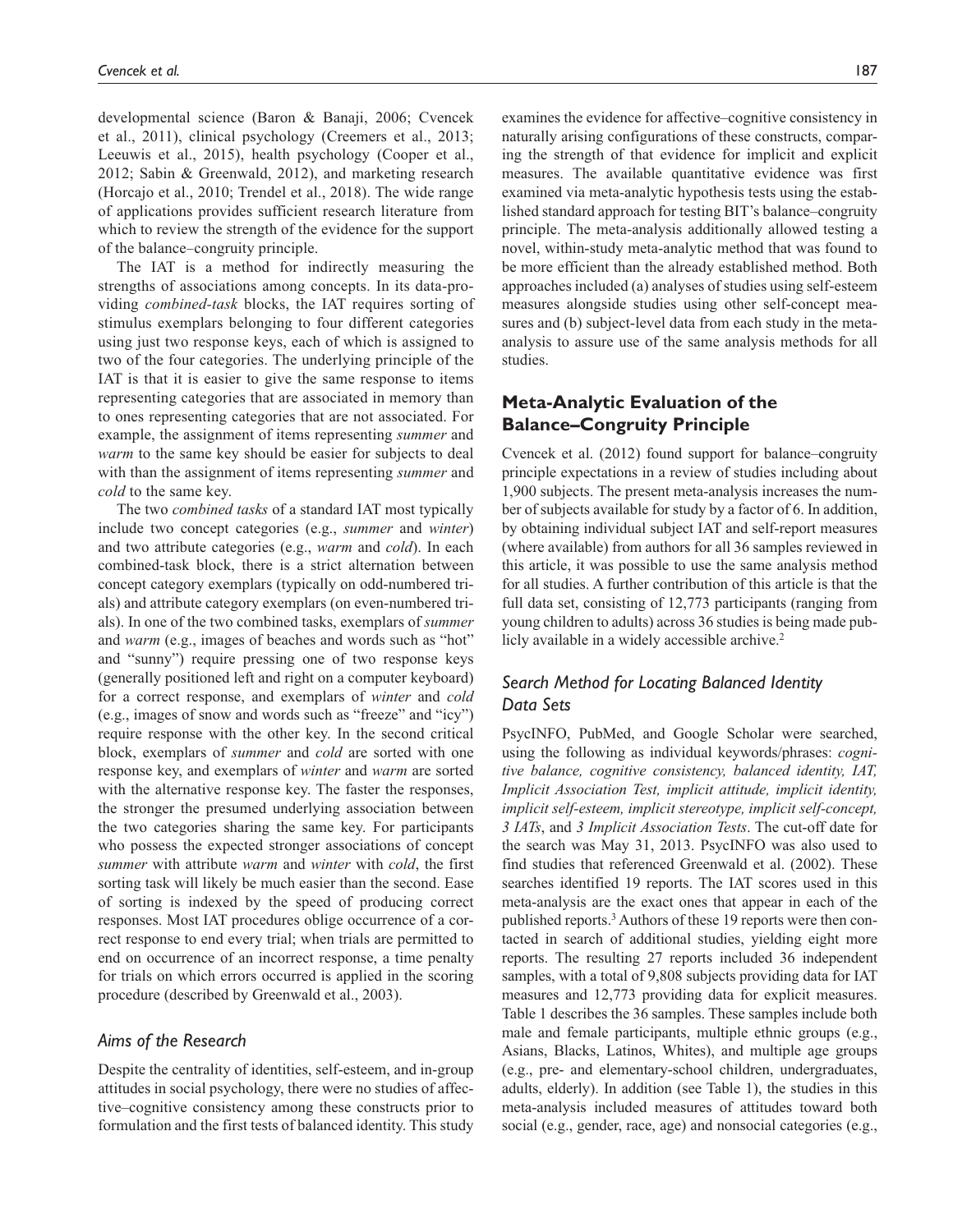|                                                                                           |                                                                        |                      | Ξ           |                            |                                   | Tests passed        |
|-------------------------------------------------------------------------------------------|------------------------------------------------------------------------|----------------------|-------------|----------------------------|-----------------------------------|---------------------|
| Citation                                                                                  | Participants                                                           | implicit             | explicit    | Group concepts             | Attribute concepts                | (implicit/explicit) |
| Aidman & Carroll (2003)                                                                   | Females, males                                                         | \$                   |             | <b>EMALE</b> (male)        | PLEASANT (unpleasant)             | 4/na                |
| Ashburn-Nardo (2010)                                                                      | Blacks, Whites                                                         | $\frac{1}{2}$        | $\tilde{=}$ | OWN RACE (other race)      | PLEASANT (unpleasant)             | 2/2                 |
| Banaji et al. (1997)                                                                      | Blacks, Whites                                                         | $\overline{\bullet}$ |             | WHITE (Black)              | POSITIVE (negative)               | l O/na              |
| Baron (2003)                                                                              | Minority adolescents                                                   | $\overline{4}$       |             | <b>BLACK (White)</b>       | POSITIVE (negative)               | 9/na                |
| Cvencek et al. (2016, Study 1)                                                            | Girls, boys                                                            | $39$                 |             | BOY (girl)                 | GOOD (bad)                        | 12/na               |
|                                                                                           | Girls, boys                                                            | 96                   |             | BOY (girl)                 | GOOD (bad)                        | 4/na                |
|                                                                                           | Girls, boys                                                            | $\mathcal{S}$        |             | BOY (girl)                 | GOOD (bad)                        | l O/na              |
| Cvencek et al. (2016, Study 2)<br>Cvencek et al. (2016, Study 3)<br>Cvencek et al. (2011) | Girls, boys                                                            | 222                  | 220         | BOY (girl)                 | MATH (reading)                    | 2/8                 |
| Cvencek et al. (2014)                                                                     | Girls, boys                                                            | <b>IS5</b>           | 167         | BOY (girl)                 | MATH (reading)                    | 10/12               |
| Devos, Blanco, Muñoz, et al.<br>(2008)                                                    | Latinos (whose parents either were                                     | <b>28</b>            |             | FAMILY (school)            | PLEASANT (unpleasant)             | 11/na               |
|                                                                                           | or were not high school graduates)                                     |                      |             |                            |                                   |                     |
| Devos, Blanco, Rico, & Dunn<br>(2008)                                                     | Undergraduates who are not parents                                     | 169                  | 169         | WOMAN (man)                | (college education)<br>PARENTHOOD | 12/9                |
| Devos & Cruz Torres (2007,                                                                | Latinos, Whites (whose parents                                         | 8                    | 80          | CAUCASIAN (Latino)         | HIGH ACHIEVENT                    | 12/9                |
| Study 1)                                                                                  | either were or were not high<br>school graduates)                      |                      |             |                            | (low achievement)                 |                     |
| Devos & Cruz Torres (2007,                                                                | Latinos (whose parents either were                                     | $\frac{6}{7}$        | 49          | SIGNIFICANT OTHERS         | HIGH ACHIEVENT                    | 2/10                |
| Study 2)                                                                                  | or were not high school graduates)                                     |                      |             | (acquaintances)            | (low achievement)                 |                     |
| Devos et al. (2007, Study 3)                                                              |                                                                        | SO                   |             | COLLEGE EDUCATION          |                                   |                     |
|                                                                                           | Mothers, females planning to have<br>first child in under/over 4 years |                      |             | (motherhood)               | PLEASANT (unpleasant)             | 12/na               |
| Devos et al. (2010, Study 2)                                                              | Latino U.S. citizens, White U.S.                                       | 108                  | 108         | CAUCASIAN AMERICAN         | AMERICAN (foreign)                | 8/8                 |
|                                                                                           | citizens                                                               |                      |             | (Latino American)          |                                   |                     |
| Dunham et al. (2007)                                                                      | Latinos                                                                | $\overline{39}$      |             | HISPANIC (Black)           | GOOD (bad)                        | 7/na                |
| Dunham et al. (2007)                                                                      | Latinos                                                                | $\overline{34}$      |             | HISPANIC (White)           | GOOD (bad)                        | 9/na                |
| Farnham & Greenwald (1999)                                                                | Females                                                                | 59                   | 52          | FEMALE (male)              | POSITIVE (negative)               | 12/8                |
| Gumble & Carels (2012)                                                                    | Undergraduates (with either low<br>BMI [<25] or high BMI [≥25])        | 85                   |             | THIN (fat)                 | GOOD (bad)                        | 6/na                |
| Horcajo et al. (2010, Study 3)                                                            | Undergraduates                                                         | 22                   |             | VEGETABLE (animal)         | GOOD (bad)                        | 5/na                |
| Horcajo et al. (2010, Study 3)                                                            | Undergraduates                                                         | 26                   |             | VEGETABLE (animal)         | GOOD (bad)                        | 6/na                |
| Horcajo et al. (2010, Study 4)                                                            | Undergraduates                                                         | 29                   |             | VEGETABLE (animal)         | GOOD (bad)                        | 7/na                |
| Horcajo et al. (2010, Study 4)                                                            | Undergraduates                                                         | 25                   |             | VEGETABLE (animal)         | GOOD (bad)                        | 2/na                |
| Lane et al. (2005)                                                                        | in different<br>Yale undergraduates (                                  | 224                  |             | <b>OWN RESIDENTIAL</b>     | GOOD (bad)                        | 12/na               |
|                                                                                           | residential colleges)                                                  |                      |             | COLLEGE (other residential |                                   |                     |
|                                                                                           |                                                                        |                      |             | college)                   |                                   |                     |

*(continued)*

Table 1. Characteristics of 36 Independent Samples for Meta-Analysis of Studies Using Balanced Identity Designs. **Table 1.** Characteristics of 36 Independent Samples for Meta-Analysis of Studies Using Balanced Identity Designs.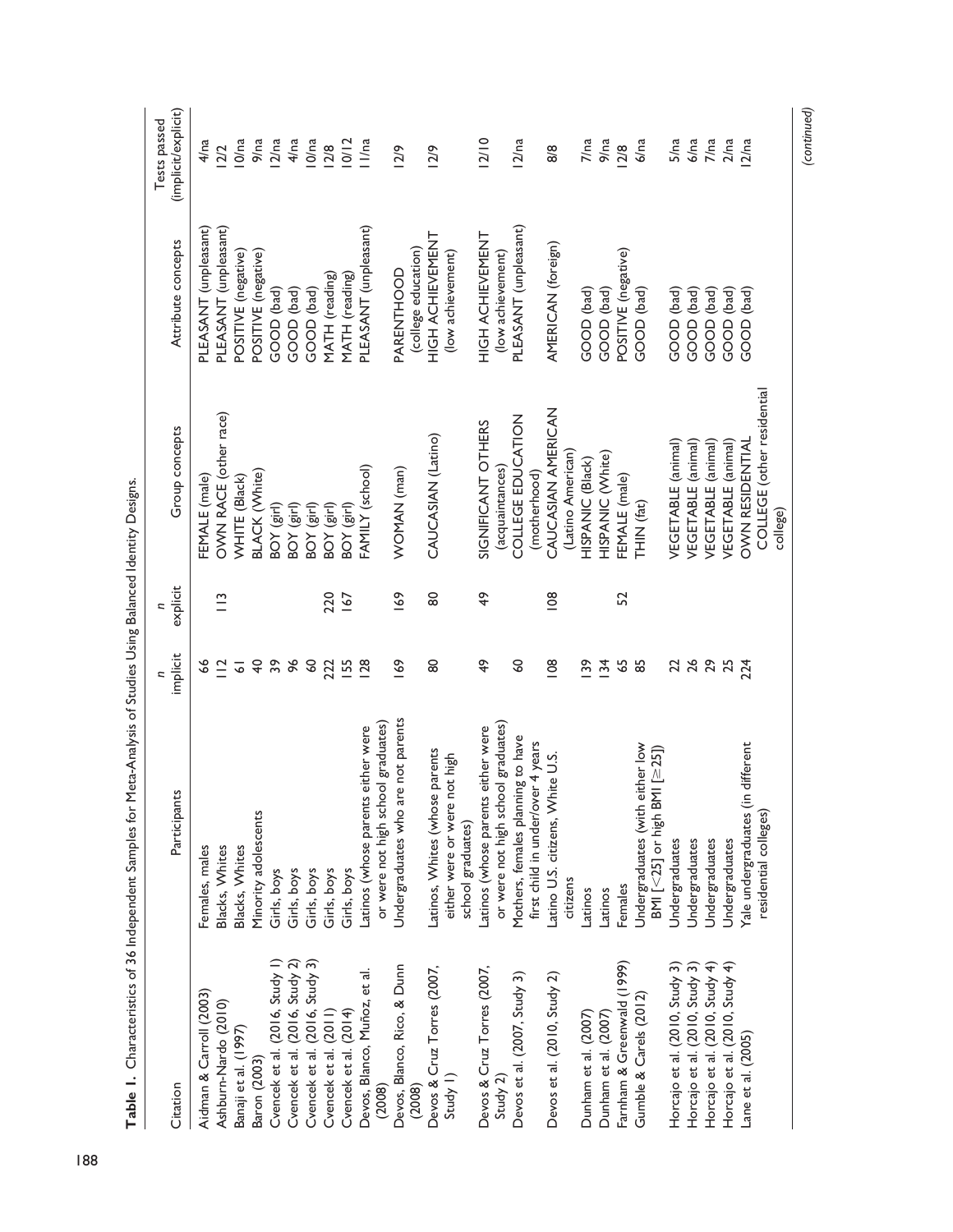| Citation                           | Participants                           | implicit           | explicit       | Group concepts                     | Attribute concepts     | (implicit/explicit)<br>Tests passed |
|------------------------------------|----------------------------------------|--------------------|----------------|------------------------------------|------------------------|-------------------------------------|
| Lane et al. (2005)                 | Yale undergraduates                    | 218                |                | YALE (Harvard)                     | GOOD (bad)             | 12/na                               |
| Mellott & Greenwald (2000)         | Undergraduates, senior citizens        | 98                 | œ              | OLD (young)                        | POSITIVE (negative)    | 7/8                                 |
| Meltzoff et al. (2020)             | Females, males                         | 96                 | १६             | MALE (female)                      | <b>NORK</b> (family)   | 2/11                                |
| Meltzoff et al. (2020)             | Females, males                         | $\frac{8}{3}$      | $\frac{8}{3}$  | MALE (female)                      | <b>WORK</b> (family)   | 12/8                                |
| Nosek et al. (2002, Study 2)       | Females, males                         | $\overline{\circ}$ |                | MALE (female)                      | MATH (arts)            | 12/na                               |
| Nosek & Smyth (2011)               | Females, males                         | 475                | 5,030          | MALE (female)                      | MATH (arts, verbal, or | 6/6                                 |
|                                    |                                        |                    |                |                                    | furniture)             |                                     |
| Rudman et al. (2001, Study 4)      | Females, males                         | 95                 | 95             | MALE (female)                      | POTENT (warm)          | SQ                                  |
| Rudman & McLean (2013,<br>Study 1) | Blacks, Whites                         | 206                | 206            | OWN RACE (other race)              | POSITIVE (negative)    | $\tilde{=}$                         |
| Schmidt & Nosek (2015)             | Asians, Blacks, Hispanics, Whites      | 5,926              | 6,115          | WHITE (black)                      | GOOD (bad)             | 6/6                                 |
| Srivastava & Banaji (2011)         | Research & development staff,          | $\frac{1}{1}$      | $\overline{6}$ | RESEARCH &                         | COLLABORATIVE          | 4/6                                 |
|                                    | commercial staff                       |                    |                | <b>DEVELOPMENT</b><br>(commercial) | (independent)          |                                     |
| Steffens et al. (2010, Study 1)    | Girls, boys                            | $\frac{40}{5}$     |                | GIRL (boy)                         | ANGUAGE (math)         | 8/na                                |
| Tang & Greenwald (2013)            | Asian-born, U.S.-born Asian            | S                  |                | ASIA (U.S.)                        | FAMILY LIFE (college   | 12/na                               |
|                                    | undergraduates in the United<br>States |                    |                |                                    | life)                  |                                     |
|                                    |                                        |                    |                |                                    |                        |                                     |

contrasted pair of attribute concepts, and (c) the contrasted pair of group concepts with the contrasted pair of attribute concepts. Capitalized group and attribute concepts were the ones scored as positive when associated with self. The IAT measure of group–attribute association was scored so that the association between the capitalized group and the capitalized attribute was positive. All<br>studies reported implicit studies reported implicit effects as IAT *D* measures (Greenwald et al., 2003, p. 214), except for the two Lane et al. (2005) studies and Steffens et al. (2010), as described in their respective, original contrasted pair of *attribute* concepts, and (c) the contrasted pair of *group* concepts with the contrasted pair of *attribute* concepts. Capitalized group and attribute concepts were the ones scored as positive when associated with self. The IAT measure of group–attribute association was scored so that the capitalized group and the capitalized attribute was positive. All Note. Participants = participant groups comprising independent samples in each study. Participant groups are identified in terms of the two contrasted identity groups used in the IAT measures; *Note*. Participants = participant groups comprising independent samples in each study. Participant groups are identified in terms of the two contrasted identity groups used in the IAT measures; *n* = number of participants in each independent sample. All studies included measures of associations of (a) self (contrasted with o*ther*) with a contrasted pair of group concepts, (b) self with a = number of participants in each independent sample. All studies included measures of associations of (a) *self* (contrasted with *other*) with a contrasted pair of *group* concepts, (b) *self* with a publications. Tests passed refer to the 12 possible tests of the 4-test method. BMI = body mass index; IAT = Implicit Association Test.

# Table I. (continued) **Table 1. (continued)**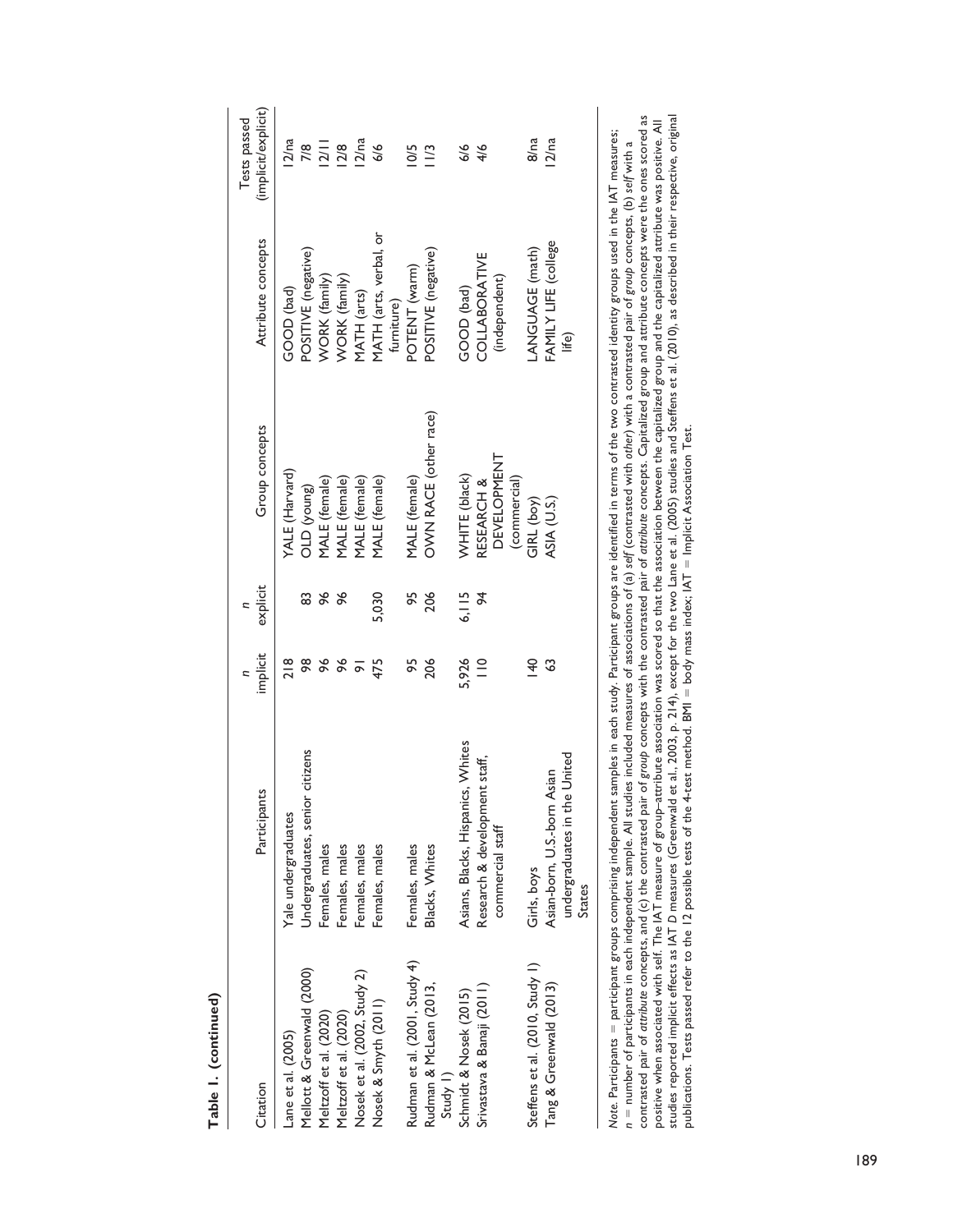weight, food), along with multiple stereotypes (e.g., math, parenthood, achievement).

The research reviewed in this article was done at 16 institutions and was published in 17 peer-reviewed journals.<sup>4</sup> Part of the explanation for there not being more such studies is that these studies are effort-demanding. Seventeen of the 36 studies required locating and recruiting nonstandard subject populations (see the "Participants" column in Table 1). Authors were also obliged to create novel IATs for 17 of the 36 studies. Five of the 36 studies included in the meta-analysis had unpublished data sets.

## **Use and Evaluation of BIT**

Each association in a balanced identity study is embedded in an associative network that includes many other associations, as indicated in following Equations 1 to 3. The three associations of a balanced identity research design are represented in these equations by SG (self–group association), SA (self–attribute association), and GA (group–attribute association). Each association in the design is embedded in multiple trios of associations (see Figure 1). The specific concepts included in a study's "focal" trio of measured associations are indicated in the equations with filled-triangle subscripts. Additional concepts that enter the prediction of the (criterion) measure on the left side of each equation have numerical subscripts. The *b* coefficients in the three equations represent weights that, in principle, could be empirically assessed with regression analyses—if measures were available for all associations in the equation. In practice, however, measures are not available for associations linking self and group to other attributes (the other As in Equation 1), self and attribute to other groups (the other Gs in Equation 2), or group and attribute to persons other than self (the Ps in Equation 3). The ellipsis (". . .") that ends each equation acknowledges the indefinite multiplicity of such additional groups, attributes, and persons that may contribute to the strength of the criterion association. Nevertheless, the first predictor in each equation (e.g.,  $S_{\blacktriangle} A_{\blacktriangle} G_{\blacktriangle} A_{\blacktriangle}$  in Equation 1) should be the strongest predictor and, consistent with the balance–congruity principle, should be correlated with other predictors in the equation.

$$
S_{\mathbf{\Lambda}}G_{\mathbf{\Lambda}} = b_{\mathbf{\Lambda}} [S_{\mathbf{\Lambda}}A_{\mathbf{\Lambda}}] [G_{\mathbf{\Lambda}}A_{\mathbf{\Lambda}}]
$$
  
+  $b_1 [S_{\mathbf{\Lambda}}A_1] [G_{\mathbf{\Lambda}}A_1]$   
+  $b_2 [S_{\mathbf{\Lambda}}A_2] [G_{\mathbf{\Lambda}}A_2]$   
+  $b_3 [S_{\mathbf{\Lambda}}A_3] [G_{\mathbf{\Lambda}}A_3] + \dots$  (1)

$$
S_{\mathbf{\Lambda}} A_{\mathbf{\Lambda}} = b_{\mathbf{\Lambda}} [S_{\mathbf{\Lambda}} G_{\mathbf{\Lambda}}] [G_{\mathbf{\Lambda}} A_{\mathbf{\Lambda}}]
$$
  
+  $b_{1} [S_{\mathbf{\Lambda}} G_{1}] [G_{1} A_{\mathbf{\Lambda}}]$   
+  $b_{2} [S_{\mathbf{\Lambda}} G_{2}] [G_{2} A_{\mathbf{\Lambda}}]$   
+  $b_{3} [S_{\mathbf{\Lambda}} G_{3}] [G_{3} A_{\mathbf{\Lambda}}] + ...$  (2)

$$
G_{\mathbf{\Lambda}} A_{\mathbf{\Lambda}} = b_{\mathbf{\Lambda}} \left[ S_{\mathbf{\Lambda}} G_{\mathbf{\Lambda}} \right] \left[ S_{\mathbf{\Lambda}} A_{\mathbf{\Lambda}} \right] + b_{1} \left[ P_{1} G_{\mathbf{\Lambda}} \right] \left[ P_{1} A_{\mathbf{\Lambda}} \right] + b_{2} \left[ P_{2} G_{\mathbf{\Lambda}} \right] \left[ P_{2} A_{\mathbf{\Lambda}} \right] + b_{3} \left[ P_{3} G_{\mathbf{\Lambda}} \right] \left[ P_{3} A_{\mathbf{\Lambda}} \right] + \dots
$$
\n(3)

#### *The 4-Test Method*

Testing the balance–congruity principle requires a statistical method to evaluate the predictions involving just the three focal variables in Equations 1 to 3 (e.g.,  $S \cdot G =$ *b*▲∙[S▲A▲]∙[G▲A▲] in Equation 1). Greenwald et al.'s (2002) 4-test method depended on an assumption that these three associations were measured (at least to a good approximation) on interval scales that had rational zero points. In the first decade after the 2002 publication, the two measurement assumptions (interval scales and rational zero point) were plausible and were consistent with observed data, but they were not yet empirically testable with any precision. Subsequent accumulation of the data reported in this metaanalysis made possible the development of more precise empirical tests that are reported in this article. Detailed overview of the 4-test method, as well as the results of analyses applying the 4-test method to the current data set, can be found in the Supplemental Materials.

## *An Alternative to the 4-Test Method: Within-Study Meta-Analysis*

One limitation of the 4-test method is its cumbersomeness: It requires a computation of 12 statistical tests—four in each of the two-step regressions for each of three measures predicted by the product of the other two. A second limitation is that the 4-test method provides no quantitative indicator of magnitude of confirmation of the balance–congruity principle. A third limitation is an increase in possibly spurious confirmations when the two product-component predictors (a) are additively (not multiplicatively) correlated with the criterion *and* (b) both have means deviating from zero by more than 1 *SD* in the positive direction (see Greenwald et al., 2006, Figure 1E). This last difficulty is due to collinearity of two individual predictors that are positively correlated with both (a) the regression's criterion measure and (b) their own product. Despite these three limitations, the 4-test method is superior to the traditional simultaneous multiple regression method in detecting the presence of a pure multiplicative relationship (see Greenwald et al., 2006, Figure 2).

Seeking a possibly superior alternative to the 4-test method, this meta-analysis's data were used to evaluate a new method that combined the three correlation effect sizes produced by Test 1 in each sample and (separately) those produced by Test 2 (see Supplemental Material for details). For each of the three types of criterion measure (SG, GA, and SA), separately for self-report and IAT measures, the three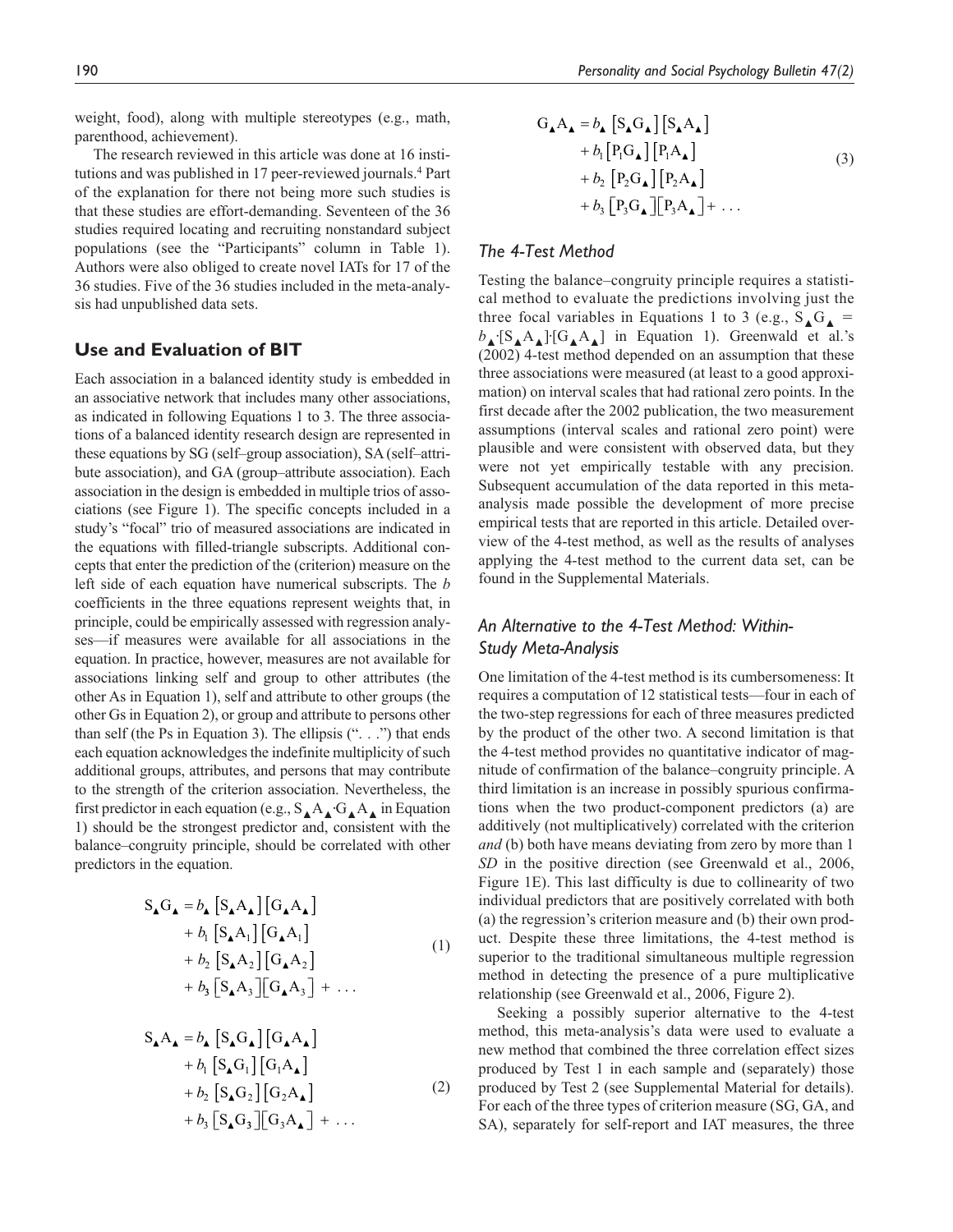



*Note.* This structure includes associations corresponding to social psychology's major cognitive (stereotypes and self-concept) and affective (self-esteem and attitude) constructs. Nodes (ovals) represent concepts, and links (lines) represent associative relations. Association strength is indicated by line thickness. The *self-concept* corresponds to the links of the *ME* node to social categories (professor, grandmother) and attributes (intelligent, athletic). *Self-esteem* corresponds to the links of the *ME* node to valence (+ + + or − − −). Analogous to self-concept, *stereotypes* correspond to links between social categories and attributes. Analogous to self-esteem, *attitudes* are links that connect social category nodes to valence nodes  $(+ + + or - -).$ 

effect sizes were transformed to Fisher *Z* values and then aggregated in a random-effects, within-study meta-analysis.

The within-study meta-analytic summaries of Tests 1 and 2 were then themselves meta-analytically combined (separately for IAT and self-report and, within those, separately for Tests 1 and 2) across all studies in the meta-analysis.<sup>5</sup> The within-study meta-analyses used only Tests 1 and 2 because (a) the *r* associated with Test 1 can be interpreted as a basic test of fit of a multiplicative model and (b) the *pr* associated with Test 2 can be interpreted as an index of fit of a *pure* multiplicative model. The detailed results of the within-study meta-analysis method can be found in the Supplemental Materials. This novel within-study meta-analysis method provides what may be a more efficient indicator of conformity to BIT predictions than the 4-test method provides (see Supplemental Materials for details).

## *Evaluation of Within-Study Meta-Analysis Method in Comparison With 4-Test Method*

The 4-test method provides the existing standard indicator of conformity of data from the three measures of a balanced identity design to the multiplicative model prediction of BIT's balance–congruity principle. Predicting the number of tests passed for each study (maximum of 12), the Test 1 within-study aggregate was entered on Step 1 of a two-step regression, and the Test 2 within-study aggregate was entered on Step 2. This weighted two-step regression found that the within-study Test 1 aggregates were *not* significant predictors of total number of tests passed, whereas the Test 2 aggregates were significant predictors; partial *r* for Test 2 in the second step was  $pr = .384$ ,  $t(33) = 2.39$ ,  $p = .02$ . The interpretation of these findings for drawing conclusions about usefulness of the within-study meta-analysis method is considered in the "General Discussion" section.

## *Comparing Studies Using Self-Esteem Measures With Those Using Other Self-Concept Measures*

Available evidence for validity of IAT measures of selfesteem is limited (Bosson et al., 2000; Greenwald & Farnham, 2000), with some of the strongest evidence coming from empirical tests of the balance–congruity principle. Within the BIT framework, self-esteem can be distinguished from another class of social–cognitive constructs involving the category "self": self-concepts (or identities). According to the original formulation of BIT, "self-esteem is the association of the concept of self with a valence attribute," whereas "self-concept [or identity] is the association of the concept of self with one or more (nonvalence) attribute concepts" (Greenwald et al., 2002, p. 5). The present meta-analysis affords an opportunity to compare evidence from studies involving valence (i.e., self-esteem measures as SA measures) with those involving other attributes (i.e., self-concept measures as SA measures). The available evidence was compared in two ways. First, the *aggregated mean* outcomes of Tests 1 and 2 of the 4-test method for these two groups of samples were compared meta-analytically. Second, the *within-study meta-analysis* method was applied to both selfesteem  $(k = 22)$  and self-concept  $(k = 14)$  measures (see Supplemental Materials).

The results showed that confirmations for self-esteem measures were mostly comparable to the self-concept measures: For implicit measures, the difference between the weighted aggregate effect sizes of self-esteem and selfconcept measures was statistically significant for Test 2  $(p = .005)$ , but not for Test 1,  $p > .26$ ; for self-report measures, this difference was not statistically significant for either Test 1 or Test 2 ( $ps > .10$ ). In addition, the level of support for balance–congruity from studies involving valence (i.e., self-esteem rather than self-concept) was substantial (see Supplemental Materials for details). Implications of these findings for understanding validity of IAT and selfreport measures of self-esteem are considered further in Supplemental Materials.

## **Interpretation of Zero Points of Attitude and Stereotype Measures**

#### *The IAT's Zero-Point Assumption*

The first use of the balance–congruity principle was to test the prediction that a woman possessing both an association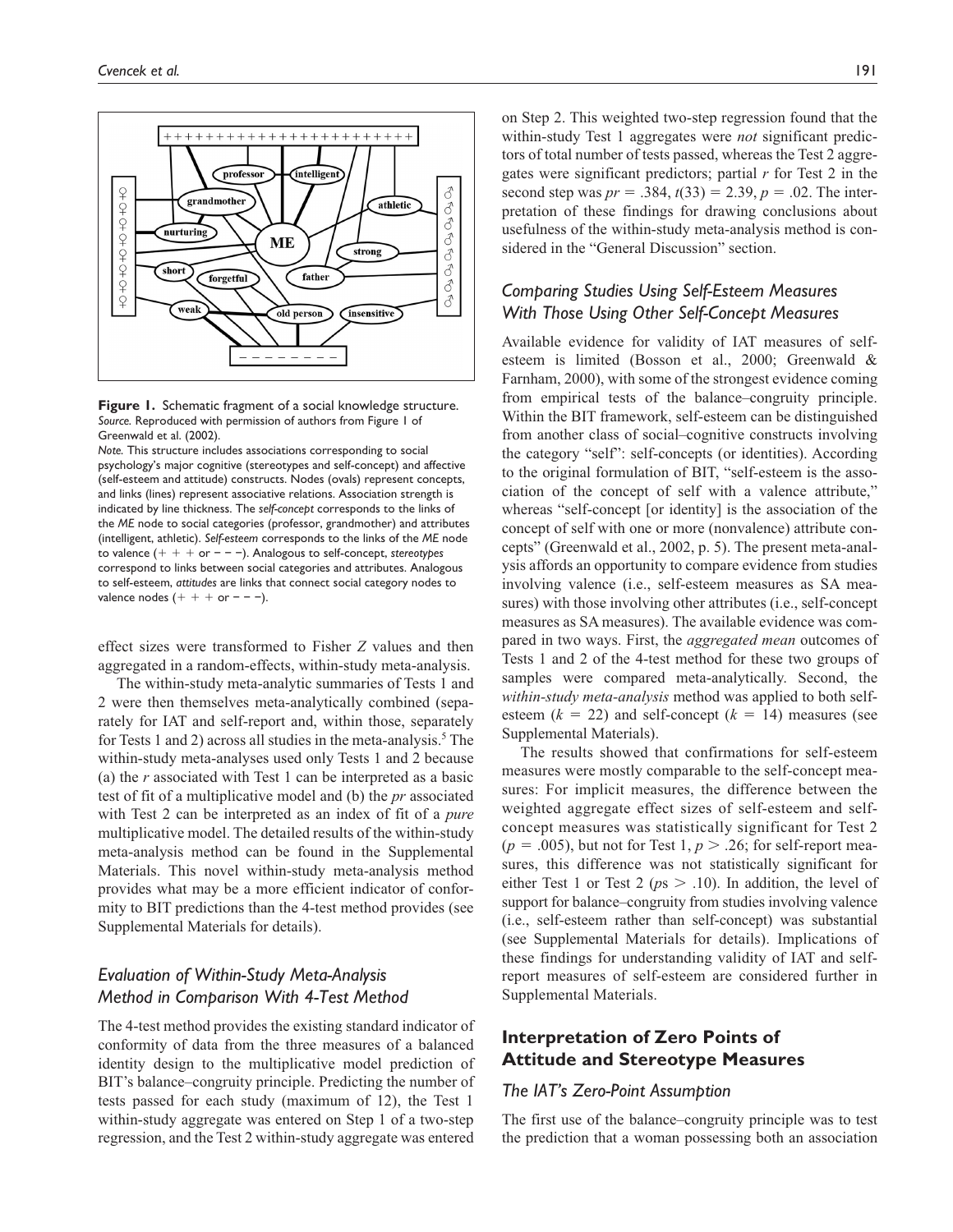of *self* with *female* (in-group identity) and an association of *self* with *positive valence* (positive self-esteem) should be expected also to have a positive in-group attitude (favorable toward female; Greenwald et al., 2002). In this self–gender– valence balanced identity design, the balance–congruity principle predicts that the association of *female* with *positive valence* should be strengthened if *both* female and positive valence are associated with *self* (BIT's "shared first-order link" configuration; Greenwald et al., 2002). If *either* the self–female or the self–positive association is zero, no strengthening is predicted. Furthermore, strengthening should be greater when *both* associations in the shared first-order link are strong. Tests of this multiplicative prediction require that the associations used in the test are measured on scales that have valid zero values (Greenwald et al., 2002). The dependence of this prediction on a valid interpretation of the zero points of measures used to test the prediction is a main topic of this article.

#### *Two Types of Zero Points*

For attitude measures, two types of zero points can be useful. The more intuitive zero point is one that indicates *neutrality* (absence of attitudinal valence). An attitude can be said to be absent or neutral when a person's evaluation of the attitude's object has neither negative nor positive valence. A 7-point self-report item to assess this understanding of zero might range from a value of −3 (labeled "strong dislike," indicating negative valence) to  $+3$  (labeled "strong liking," indicating positive valence), with a midpoint of 0 (labeled "neutral," or "neither like nor dislike"). Evaluation items using the semantic differential method (Osgood et al., 1957) are of this type.

The second type of zero point indicates *indifference* (lack of preference) between two contrasted attitude objects. In a 7-point self-report item, the end points for an item that can assess the indifference meaning of zero might range from −3 (labeled "strongly prefer A relative to B") to  $+3$  (labeled "strongly prefer B relative to A") with a midpoint of 0 (labeled "equal liking of A and B"). Items with the indifference-indicating zero point are useful in investigations of choice among available alternatives, such as pre-election polls.<sup>6</sup>

IAT attitude measures allow only the indifference interpretation of zero, indicating no preference. More conceptually stated, the zero value of an attitude IAT (i.e., one in which the attribute category contrast is pleasant vs. unpleasant or good vs. bad) indicates lack of difference in strengths of associations of the contrasted concept categories (e.g., White vs. Black race) with positive or negative valence. This zero value is obtained when a research subject performs equally rapidly on the attitude IAT's two combined tasks. In a stereotype IAT, the IAT's zero value indicates lack of difference in strengths of associations of two contrasted attribute categories (e.g., career vs. family) with the two contrasted concept categories (e.g., female vs. male).

Studies that report data for both IAT and self-report measures of intergroup attitudes or stereotypes typically find greater proportions of respondents showing biases on the IAT measure than on its parallel (i.e., indifference-zero format) self-report measure. For example, in a large study that included measures of attitudes toward White and Black races, approximately 20% more people showed White-race preference on the IAT measure than on the parallel selfreport measure (Nosek et al., 2007). Such findings call for an explanation for why IAT and self-report preference measures differ in this fashion. The most favorably regarded explanation for this difference is that IAT and self-report measures are based on different types of mental representation (perhaps associations vs. propositions, as suggested by Strack & Deutsch, 2004). A second favorably regarded explanation is that zero points of self-report measures may be distorted by respondents' desires to appear unprejudiced (e.g., Greenwald et al., 2002). A third explanation is that zero points of IAT measures may be distorted due to characteristics of the IAT's procedure (Blanton et al., 2015).<sup>7</sup>

### *Methods to Evaluate Interpretations of the IAT's Zero Point*

All three of the preceding paragraph's explanations could be correct. Available empirical evidence does not rule any of them out. This article evaluates specifically the third explanation—the one based on presumed invalidity of zero points of IAT measures, which could be tested using a new method applied to individual subject data. The method displaces zero points of predictors by adding or subtracting constants, followed by observing the extent to which tests of BIT's balance–congruity principle are (or are not) impaired by the displacements. If the IAT or self-report measures used in these predictors have valid zero points, these zero-point displacements should impair the support for the balance–congruity provided by the undisplaced tests of those predictions (see Supplemental Materials for relevant tests). Relatedly, increasingly large zero-point displacements should produce increasingly large impairments of that support.

This article's use of the zero-point displacement method may be appreciated by considering its relation to the entirely familiar use of multiplication for adjacent side lengths in computing the area of a rectangle. Like this article's correlational Test 1 for balance–congruity predictions, valid use of Euclidean geometry to compute rectangle areas from rectangle side lengths requires that those length measures have valid zero values. Therefore, increasing magnitudes of displacements of zero values in side-length measures should increasingly impair the accuracy of area values computed using those zero-displaced measures.

Figure 2A presents results of applying the zero-point displacement strategy to the meta-analysis's IAT data. Figure 2A reports the observed data, along with two simulations, one based on the unrealistic assumption of perfect reliability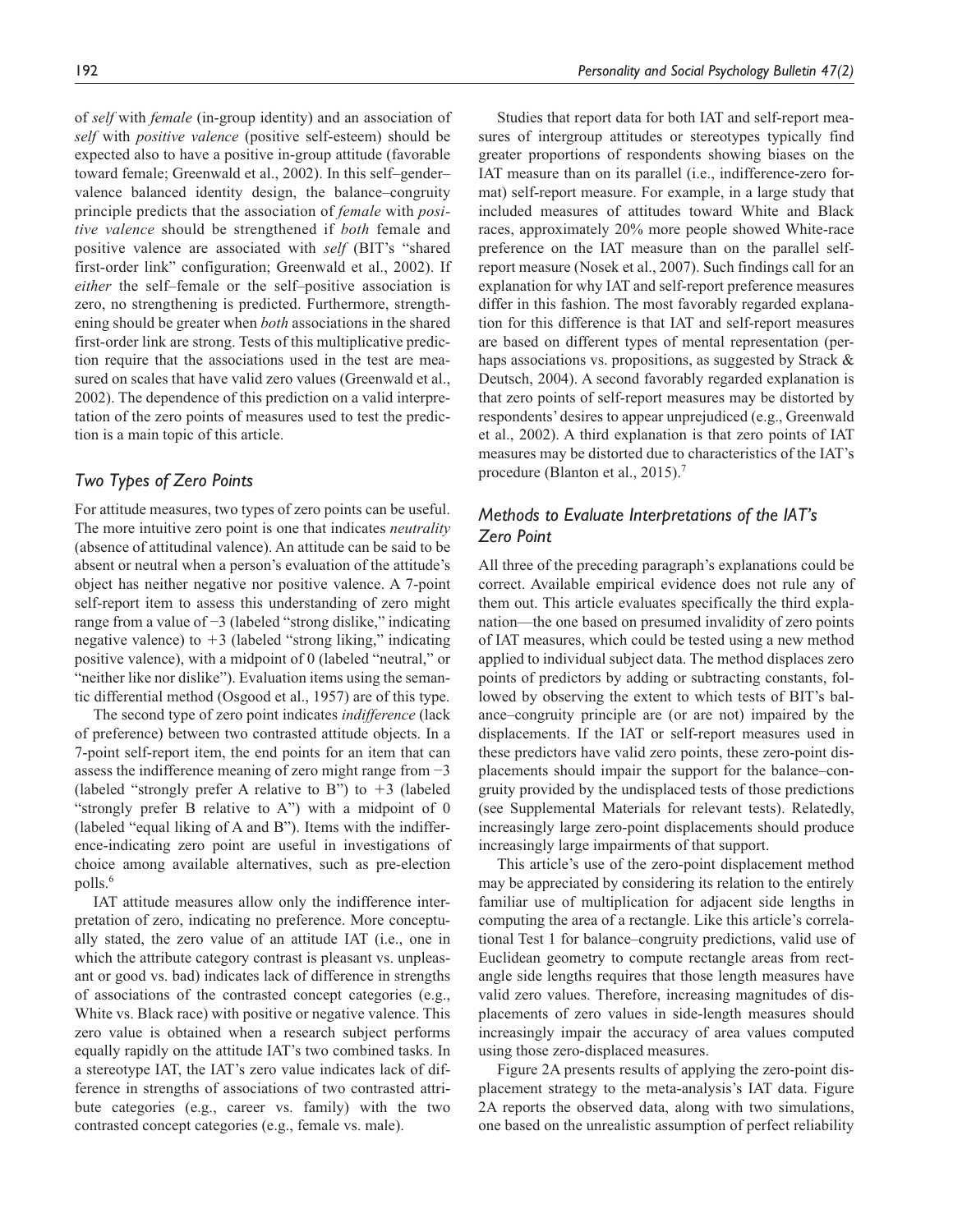of measures used in the test and one based on the realistic assumption that IAT measures have average reliability of  $r = .50$ .<sup>8</sup> Figure 2B does likewise for the meta-analysis's self-report data, using the conservative assumption of test– retest reliability of  $r = .80$ . These reliability simulations assume the (likely unrealistic) assumption that the *only* determinant of Test 1's results is the multiplicative effect predicted by BIT's balance–congruity principle.

The IAT results showed the expected decline in support as a function of magnitude of zero-point displacement with a maximum at the value of zero displacement. Remarkably, the curve for the obtained data was very close to the values expected from the assumption that test–retest reliability was the only source of noise in the findings. For self-report results, the decline as a function of displacement was noticeable, but the observed data were quite far from those expected if test–retest reliability was the only source of noise. Combining (a) the finding that support for the BIT prediction was generally weaker for self-report than for IAT with (b) the finding that this support with self-report was much further below expectation based on expected test–retest reliability, there is strong support for the conclusion that IAT measures come closer than do self-report measures to measuring the constructs described by BIT.

#### *Additional Zero-Point Tests*

An additional set of measures provided data for which the balance–congruity principle's predictions depended on validity of zero points: a *correlation scatterplot prediction* for positive slope and zero intercept for the regression of the

correlation between a subset of two of each study's three measures (used as criterion) on the mean of the third measure. The correlation scatterplot prediction was described by Greenwald et al. (2002):

When [the mean of] any variable in the balanced identity design is polarized toward its high end, the zero-order correlation between the other two variables should be positive; when any of the variables is polarized toward its low end, the zero-order correlation between the other two variables should be negative; and if a variable in the balanced identity design is not polarized, correlations between the other two variables should not differ from zero. (p. 11)

The trio of measures in each study can be sorted into one *self–attribute* association (SA), one *self–group* association (SG), and one *group–attribute* association (GA). Correlations between any two of these should be predicted by the mean of the third. For example, correlations between SG and SA should be predicted by GA. If GA has a negative mean, the SG–SA correlation should be negative; if GA has a positive mean, the SG–SA correlation should be positive; and if GA has a mean of zero, the SG–SA correlation should be zero. The test of the set of these predictions comes from examination of the scatterplot in which all such correlations for each type of measure (IAT or self-report) are plotted as a function of the varying means of the third measures of each trio.<sup>9</sup> This scatterplot is presented for the meta-analysis's IAT measures in Figure 3A and for the meta-analysis's self-report measures in Figure 3B.

Figure 3's scatterplots combine, separately for IAT and self-report measures, the scatterplots for  $r_{SG-SA}$  predicted by



**Figure 2.** Effects of displacements of zero points of (A) IAT and (B) self-report measures on magnitude of confirmations of the balance–congruity principle in Test 1 of the 4-test method.

*Note.* In each panel, the dotted line shows results expected if Test 1 is conducted with a perfectly reliable method. The dashed line shows results expected with expected reliability of IAT measures (*r* = .50, (A)) and of self-report measures (*r* = .80, (B)). IAT = Implicit Association Test.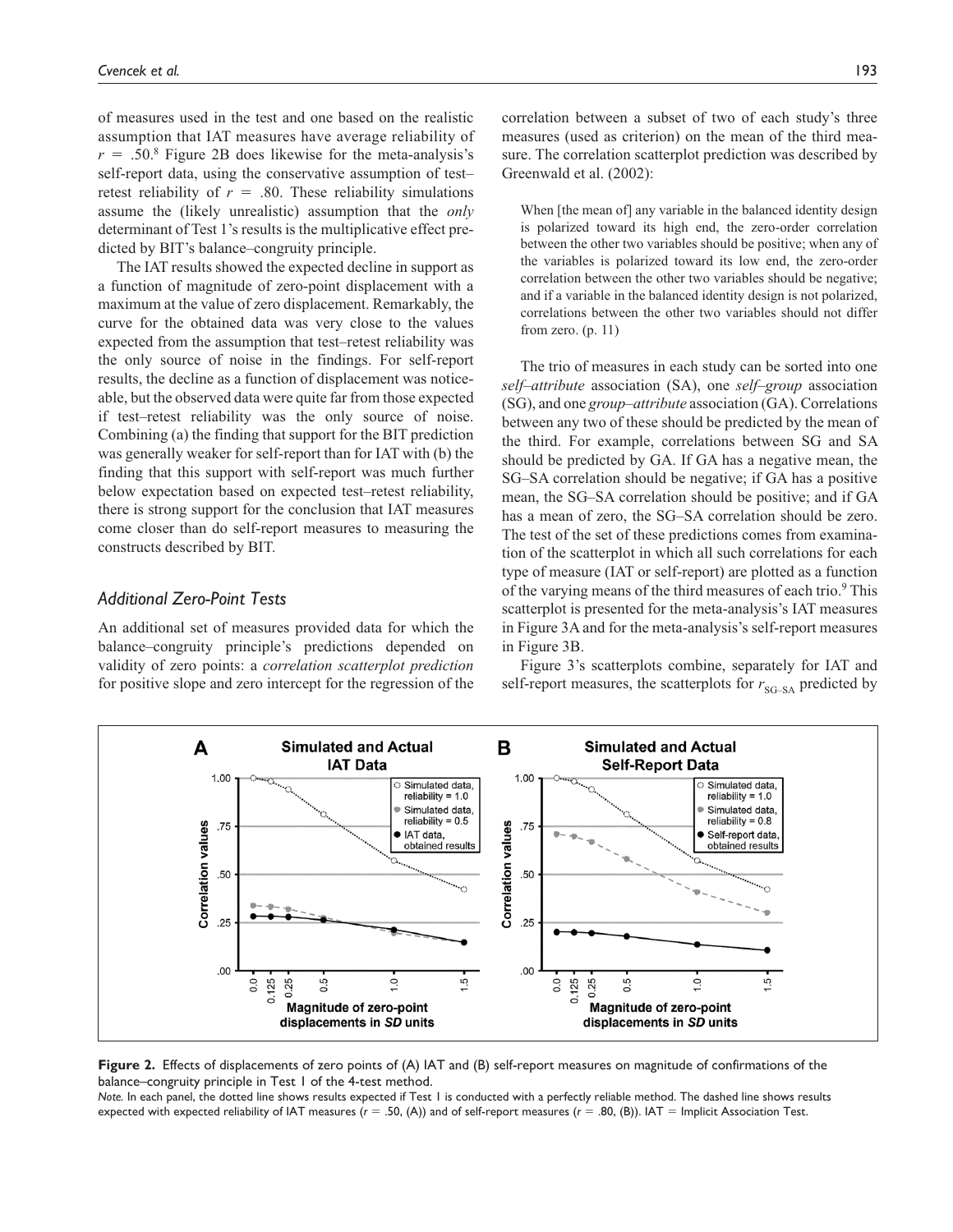

**Figure 3.** Plots of Fisher *Z*-transformed correlations between pairs of association strength measures in balanced identity studies, plotted as a function of the mean of the third predictor.

*Note.* Plots include regression slopes and their 95% confidence intervals. Distinct data point markers identify the type of correlation between two of the three association measures in each balanced identity designs: self–group (SG, identity), self–attribute (SA, self-esteem or self-concept), and group– attribute (GA, attitude or stereotype). For points representing each type of correlation, the X-axis gives the value (in *SD* units) of the mean of third variable in the design. Data are presented for IAT measures (A) and self-report measures (B). IAT = Implicit Association Test.

 $M_{\text{GA}}$ ,  $r_{\text{SG-GA}}$  predicted by  $M_{\text{SA}}$ , and  $r_{\text{GA-SA}}$  predicted by  $M_{\text{SG}}$ . These analyses improve in two ways on the only previous test (available in Figure 8.3 of Cvencek et al., 2012). First, the substantially larger numbers of studies and subjects in the present tests substantially increase power and precision. Second, the new analysis manages the treatment of scoring direction of IAT measures in a way that adds substantially to the statistical power and precision of regression intercept estimates.<sup>10</sup>

For IAT measures, the 19 regression scatterplots, each combining all 108 (= $3 \times 36$ ) correlation values (Figure 3A) all had strongly positive slopes, corresponding to correlations between .83 and .85. The 95% confidence intervals (CIs) for 17 of the 19 regression intercepts included the origin, and the widths of these CIs ranged from .049 to .053 on the Fisher *Z* scale used for the vertical axis. The scatterplot for the sample with the median of the 19 intercepts (−0.004) is displayed in Figure 3A. The data are remarkably consistent with the pattern expected from the balance–congruity principle's prediction, which is not expected unless the measures being used have valid zero points.

The method of Figure 3A was applied also to the 48 correlations that were available for self-report measures in Figure 3B, producing 19 regressions and selecting the one with the median intercept for display. These 19 regressions also had positive slopes, corresponding to correlations ranging from .49 to .56. Fifteen of the 19 had 95% CIs that included the origin. The widths of those CIs ranged from .121 to .131 on the Fisher *Z* scale. Figure 3B's data are therefore also consistent with validity of zero points for the collection of 48 self-report measures used in the present research, but suggest that, even with a measure that has relatively high

test–retest reliability, there may be substantial individual subject variability in proximity of measures' zero points to the desired indifference meaning of zero.

#### **General Discussion**

This review quantitatively assessed results obtained in studies of both IAT and self-report measures to evaluate both the balance–congruity principle of BIT (Greenwald et al., 2002) and the validity of zero points of IAT measures. In doing so, this review established four new findings.

First, the review found that predictions from BIT's balance–congruity principle are confirmed not only for IAT measures, but also for self-report measures. In every way in which conformity to the balance–congruity principle could be compared for IAT and self-report measures, results revealed stronger confirmation of predictions with IAT than with self-report measures. In retrospect, the previously observed lack of confirmation for self-report measures (Cvencek et al., 2012) is most plausibly attributed to the lesser statistical power available in previously analyzed data sets.

Second, this review developed and reported a withinstudy meta-analytic test of the balance–congruity principle that is more efficient than the previously standard 4-test method. The within-study method not only reduced 12 statistical tests to two, but provided an index of fit to a pure multiplicative model.

Third, this review reported the first tests of the assumption that zero points of IAT and self-report attitude measures are validly interpretable as indicating absence of preference for one of (i.e., indifference between) two alternative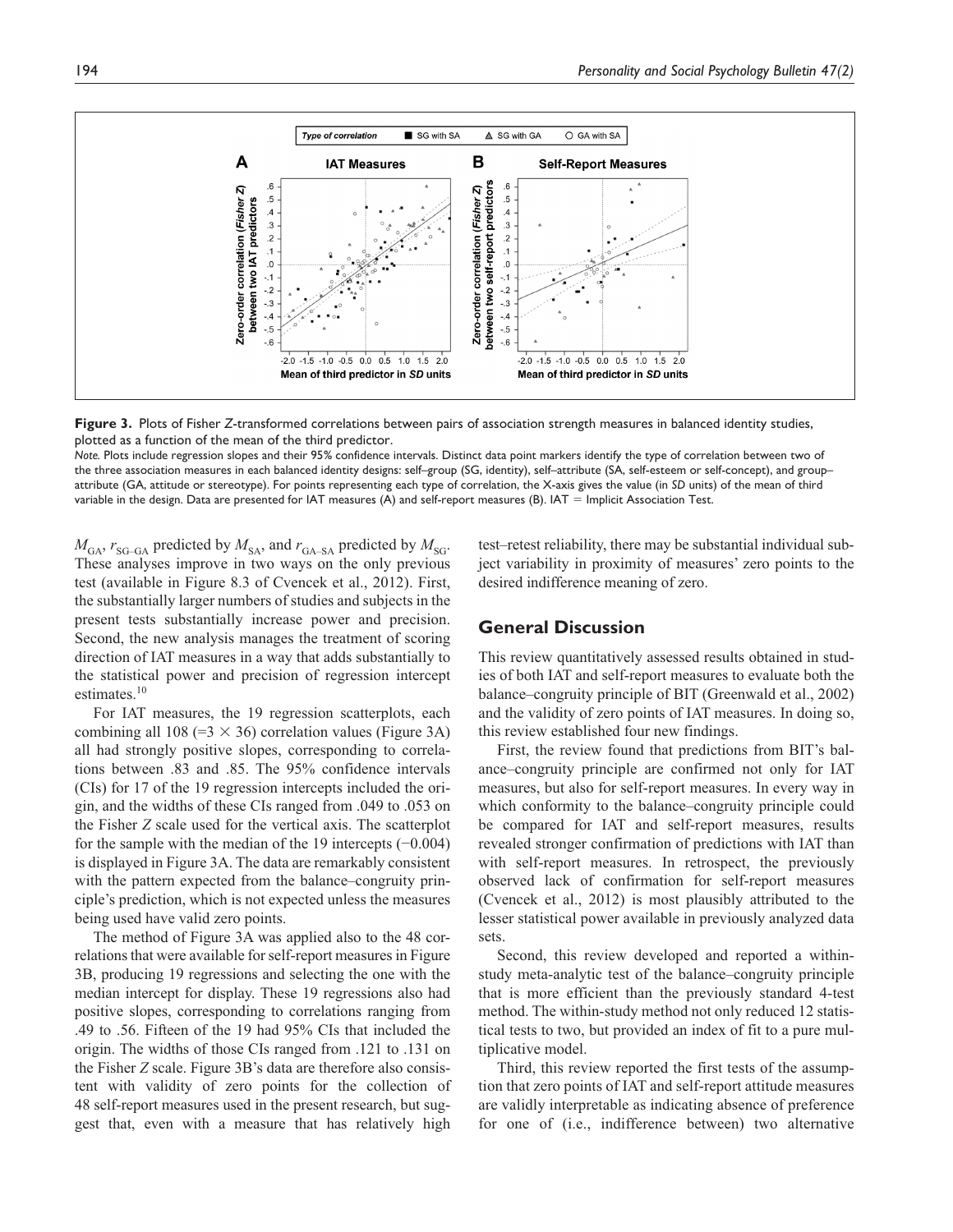concepts contrasted in the test. This valid zero value is required not only for tests of the balance–congruity principle, but also for meaningful interpretation of IAT measures.<sup>11</sup> Results of these tests (presented in Figures 2 and 3) consistently supported validity of the zero values, and did so more strongly for IAT than for self-report measures.

Fourth, this review confirmed the balance–congruity principle for the subset of studies that used self-esteem IAT measures, separately from confirming it for studies that used self-associations other than self-esteem. This finding for studies using IAT measures of self-esteem is useful, considering that the validity of measures of both explicit and implicit selfesteem has been questioned in the published literature (Baumeister et al., 2003; Bosson et al., 2000; Buhrmester et al., 2011).

#### *Pure Multiplicative Model?*

The introduction of this article explained that the three associations examined in any test of the balance–congruity principle are embedded in a larger associative network (see Figure 1) that includes other associations that can influence strengths of the three focal associations (see Equations 1–3). The involvement of each of the three focal associations in multiple triads of associations, only one of which is assessed in each study in the meta-analysis, necessarily diminishes the expectation that the data for any individual balanced identity study's trio of associations should conform in *pure* fashion to the multiplicative form of the balance–congruity principle's prediction. Nevertheless, the results in Figures 2A and 3A show that the data for IAT measures (much more than for self-report measures) were quite close to expectations based on the assumption of a pure multiplicative model. This suggests that the consistency processes theorized in BIT may be sustained or enhanced by the multiple triads in which any one measure participates.

## *Usefulness of the Within-Study Meta-Analytic Method for Testing BIT's Balance–Congruity Principle*

The within-study meta-analytic method introduced in this report provides an efficient alternative to the previously standard 4-test method for evaluating the balance–congruity principle. This method revealed (a) increased power of Test 2 (compared with the power of that test in the 4-test method), demonstrated by its averaged partial correlation coefficient being statistically significant for 25 of the 36 samples for which implicit measures were available, and (b) Test 2 successfully predicting fit of the pure multiplicative model as indexed by each sample's total number (out of 12) of 4-test method tests passed. Although passage of all 12 tests of the 4-test method indicates purity of fit to the multiplicative

prediction, it does not provide a quantitative index of strength of the multiplicative relationship—something that *is* provided by Test 2 of the within-study meta-analysis. In future research it will be reasonable to continue the use of the 4-test method, but it should be useful to report the within-study meta-analysis alongside. The two analyses complement one another. The two tests assess fit of data to balance–congruity predictions in complementary and mutually supportive ways.

## *Sources of Variance in IAT and Self-Report Measures*

Interpretations of the present findings depend on understanding how IAT and self-report measures vary across testing occasions. Measures of internal consistency (such as split-half correlations or Cronbach's alpha) estimate the proportion of variance on a single testing occasion that is consistently measured. For the IAT, internal consistency has been found to average  $r = .80$  in the meta-analysis of 257 studies located by Greenwald and Lai (2020). The difference between the percentage of variance represented by this internal consistency (80%) and that represented by the same meta-analysis's finding of test–retest reliability of *r* = .50 (50% of variance) indicates that  $30\%$  (=80% – 50%) of variance of IAT measures is attributable to variance across testing occasions.

Although meta-analytic estimates of internal consistency and test–retest reliability are not available specifically for the parallel self-report measures used in the meta-analyzed studies, these can be approximately estimated, respectively, as *r* ≈ .90 and *r* ≈ .80. Using those numbers,  $10\%$  (=90% – 80%) of variance of these self-report measures can be understood as variance across testing occasions. If both IAT and self-reports have valid zero points and both function exactly in the fashion predicted by the balance–congruity principle, the finding for the meta-analysis's observed self-report data in Figure 3B should be close to the simulation for reliability  $r = .80$ , in the same way that the finding for the metaanalysis's IAT data in Figure 3A is close to the simulation based on its expected reliability of *r* = .50. A plausible interpretation of the close similarity for IAT measures in Figure 3A is that the IAT measures behave closely in accordance with the balance–congruity predictions, with only small additional systematic sources of variance; additional variance across testing occasions is non-systematic, meaning that, on average, it does not create any directional distortion for IAT measures. For Figure 3B, the substantial gap between the predicted reliability of the  $r = .80$  simulation and the observed self-report data indicates the presence of substantial systematic influences other than the balance–congruity principle contributing to the observed self-report data. The logical conclusion is that self-report measures have more systematic sources of artifact than do IAT measures.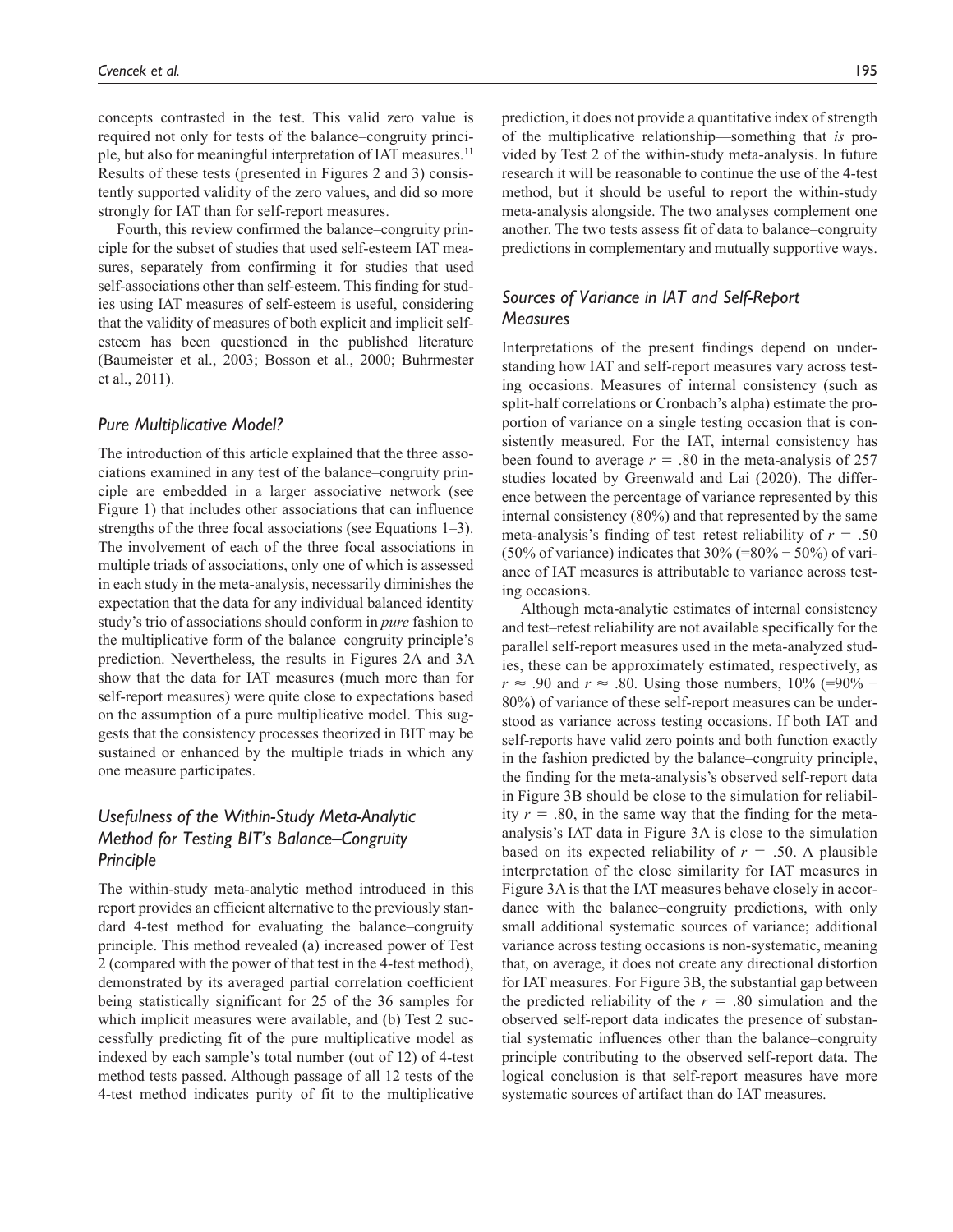## *Evidence for Validity of Zero Points of IAT Measures Used in Tests of BIT*

Because BIT's balance–congruity principle predictions are based on assumed validity of the zero interpretations of measures used in their tests, those predictions should be confirmed to the extent that measures used in their tests indeed possess valid zero points. Cvencek et al. (2012) meta-analyzed 18 studies that reported tests of BIT's balance–congruity principle (54 correlational tests, three per study). Although Cvencek et al.'s results were consistent with the assumption that IAT measures had theoretically valid zero points, their analyses had insufficient power for precise tests for either IAT or self-report measures. The present meta-analysis had substantially greater power and precision.

Relative to non-displaced measures, zero-displaced IAT and self-report measures reduced correlations between products of two of the triad of measures in each study with the third measure. This was demonstrated in examination of the aggregated within-study results of Test 1 of the 4-test method (see Figure 2A and 2B). Still greater precision was available in the tests that examined BIT's predictions concerning the correlation between the means of each of the three variables in the balanced identity design with the numerical value of the correlation between the other two measures. If zero points of the measures used in this test are valid, the regression of correlations of pairs of variables on means of the third variable should be positive in slope and should pass through the origin of the regression plot (i.e., the intercept of the regressions should be at or close to zero). The expected positive slopes were found for both IAT and self-report measures (Figure 3A and 3B), with the clarity of confirmation of this prediction again being considerably clearer for IAT measures (Figure 3A) than for self-report measures (Figure 3B).

This article's zero-point validity analyses were conducted using sample-level correlations. That fact prompted a reviewer to question whether the article's meta-analytic tests say more about sample-aggregate values of zero points than about individual-respondent zero points. This is not the case. The first BIT publication made clear that balance–congruity predictions depended on validity of the zero value at the level of individual subjects (Greenwald et al., 2002). Also relevant is that the present findings were based entirely on analyses that used individual subject data, never using multisubject aggregations as variables in computed correlations.

## *Why Are Balanced Identity Patterns More Strongly Apparent With IAT Than With Self-Report Measures?*

Greenwald et al. (2002) suggested two plausible causes for the relatively weak fit to expectations of the balance–congruity principle that they observed with self-report measures. First, subjects might lack *introspective access* to the strengths

of the associations they are asked to report. Second, subjects might suppress accurate report on associations to which they have introspective access due to *response factors* such as demand characteristics (Orne, 1962), evaluation apprehension (Rosenberg, 1969), and subject role-playing (Weber & Cook, 1972). As an example, in a balanced identity design involving White–Black contrasts in racial identity (SG), selfesteem (SA), and racial attitudes (GA), White participants who want to appear unbiased might suppress report of an internally known racial bias, instead reporting either no bias or perhaps an out-group preference.

Previous discussions of differences between IAT and self-report measures have focused on results for single IAT or self-report measures. These explanations do not immediately apply to differences in affective–cognitive consistency findings involving relations among trios of measures, as in the balance–congruity tests summarized in this article. Nevertheless, the response factors explanation of IAT–selfreport differences provides some basis for expecting *greater* consistency among self-report than IAT measures, to the extent that response factors include conscious reasoning that might increase evidence for consistency. The present findings of greater evidence for consistency with implicit measures, which presumably limit opportunity for conscious reasoning, oppose that suggestion. It is time to consider the possibility that consistency processes may operate outside of conscious awareness. Theory to explain such automatic operation of affective–consistency processes is not yet developed.

One of the noteworthy findings of this report is the confirmation of BIT predictions with self-report measures. This result is in line with general idea of differences between associative and propositional representations (Strack & Deutsch, 2004). According to Strack and Deutsch (2004), "the reflective system is driven by the principle of consistency as it strives to avoid or remedy inconsistencies between its elements" (p. 225). Following this first theoretical effort to account for implicit–explicit divergence in attitudes, a subsequent conceptual model was proposed: the associative–propositional evaluation (APE) model (Gawronski & Bodenhausen, 2006). The APE model holds that explicit evaluations are the behavioral outcome of propositional processes, which are defined as the validation of the information implied by activated (automatic) associations (Gawronski & Bodenhausen, 2014). According to the APE model, "cognitive consistency is exclusively a concern of propositional reasoning" (Gawronski & Bodenhausen, 2006, p. 695). However, the APE model was not stated in a way that would account for the strong findings with IAT measures, nor does it generate a prediction that associative measures should outperform propositional measures. Future research will profit from examining conditions under which consistency is more likely to arise from propositional versus associative processes.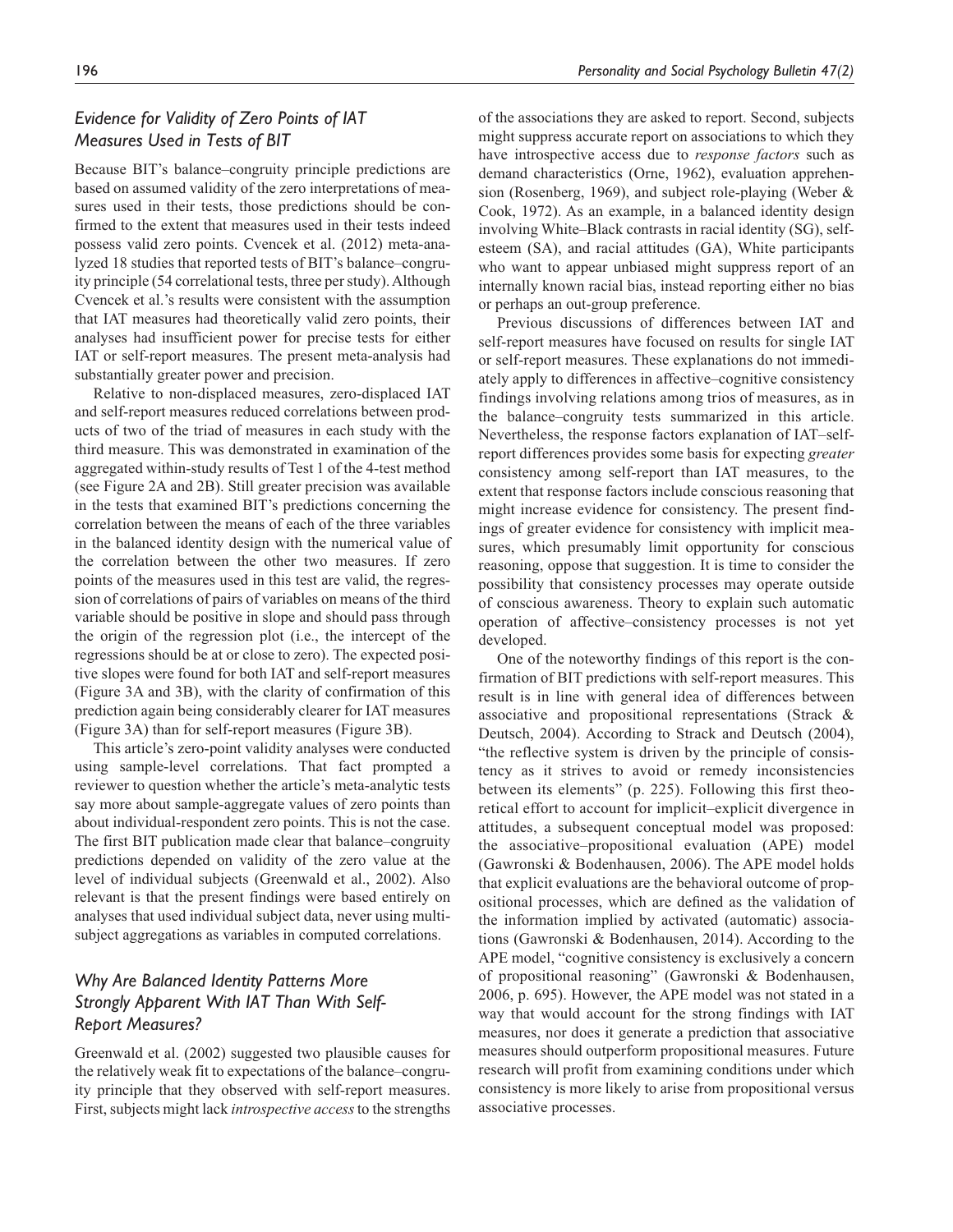## **Conclusion**

BIT's balance–congruity principle predicts that people with positive self-esteem should have positively valenced attitudes toward concepts or groups that are closely associated with the self. This review provides the strongest evidence yet available for this theoretical expectation of BIT. It also solidifies previous indications that BIT's support is more evident in studies using IAT measures than in those with self-report measures. The within-study meta-analytic strategy introduced in this article to test balance–congruity predictions was found to offer an efficient alternative to the original 4-test method for testing those predictions. Tests that displaced the zero points of IAT measures (prior to using them in tests of predictions involving multiplicative products of measures) confirmed the assumption that (non-displaced) IAT measures have the valid zero points that are required in tests of BIT's balance–congruity principle. As a group, the subset of studies in this meta-analysis that included IAT selfesteem measures confirmed BIT predictions, comparable to the subset of studies in which IATs measured the associations of self with attributes other than valence. BIT's balance–congruity principle has now been confirmed when tested either with IAT or self-report measures.

#### **Author Contributions**

All listed authors contributed data; D.C., C.D.M., and A.G.G. analyzed data; D.C., A.G.G., A.N.M., and C.D.M. wrote the paper.

#### **Declaration of Conflicting Interests**

The author(s) declared no potential conflicts of interest with respect to the research, authorship, and/or publication of this article.

#### **Funding**

The author(s) disclosed receipt of the following financial support for the research, authorship, and/or publication of this article: This research was supported in part by a Grants from the National Science Foundation (HRD-1661285 to A.N.M. and SBE-1640889 to D.C.) and by the University of Washington's Implicit Cognition Research Fund.

#### **ORCID iDs**

Dario Cvencek  $\blacksquare$  <https://orcid.org/0000-0002-0073-5862> Andrew N. Meltzoff **b** <https://orcid.org/0000-0001-8683-0547> Laurie A. Rudman (D <https://orcid.org/0000-0001-7117-0312> Thierry Devos  $\Box$  <https://orcid.org/0000-0003-4546-7555> Yarrow Dunham (D <https://orcid.org/0000-0002-4265-4438> Anthony G. Greenwald **D** <https://orcid.org/0000-0001-6865-8552>

#### **Notes**

1. As explained by Greenwald et al. (2005), balanced identity theory's (BIT) appeal to associations draws on a long-established "theory-uncommitted" understanding of association that implies nothing more complex than a (physiologically unspecified) link that can allow one mental concept to activate another.

- 2. All data and analysis files have been archived at: [https://osf.](https://osf.io/9w24m/) [io/9w24m/.](https://osf.io/9w24m/)
- 3. In a balanced identity analysis of trios of measures, there are eight  $(=2^3)$  possibilities for direction of scoring of the three measures. Four of these combinations are ones for which the balance–congruity principle predicts that the product of two of the measures should correlate positively with the third measure. For the other four, expectations are for negative correlations. By convention, sets of measures are scored with one of the four combinations for which positive correlations are expected. All data sets in the present meta-analysis were so scored.
- 4. Most of these data come from the original researchers who formulated BIT, as well as generations of their collaborators, students, and postdoctoral fellows.
- 5. The within-study meta-analytic aggregations for each of Tests 1 and 2 produce (appropriately) only one datum for each study. The variance in these observations across studies was treated as random-effects variance—as was done for the other metaanalytic statistical tests reported in this article.
- 6. In self-report measurement of attitudes, a thermometer-type valence format may be administered for each of two alternatives, A and B. The thermometer end anchors might be −5 (extremely cold) and  $+5$  (extremely warm), with 0 labeled "neither warm nor cold." The B minus A difference between the two thermometer responses provides a preference-type measure with a 21-point range, from −10 indicating maximum preference for A to  $+10$  indicating maximum preference for B, and 0 indicating absence of preference. Used in such pairs, thermometer items can assess both the valence-absence and the indifference zero. The indifference zero does not require that either item has a zero value. It does require that both A and B have the same numerical value.
- 7. Blanton et al. (2015) offered a method to empirically evaluate validity of zero points of attitude measures. Their method examined regressions of Implicit Association Test (IAT) attitude measures on correlated self-report or behavioral measures, which they used as univariate predictors. Their test for a valid zero point of the IAT measure was to determine whether the computed intercept (i.e., the IAT value associated with zero of the predictor measure) was at or very near zero. Blanton et al. did not consider the known impact of error of measurement of regression predictors on regression intercept estimates, nor did they consider the role of the magnitude of predictor–criterion correlation as an influence on intercept values. (These statistical problems with their method are described more fully in the Supplemental Materials.)
- 8. The estimated reliability of  $r = .50$  is the value reported in the meta-analysis of 58 published reports of the IAT's test–retest reliability reported in Table 2 of Greenwald and Lai (2020).
- 9. This prediction was explained by Greenwald et al. (2002, p. 10) in their Figure 6 and two accompanying text paragraphs. In that explanation, the balance–congruity principle and the IAT's zero-point assumption were combined to predict that "the slope of the regression relation between any two variables (e.g., criterion and Predictor A) is governed by the level of the third variable (Predictor B). When the third variable is at a high level, the expected relationship between the first two variables is positively sloped; when the third variable is at a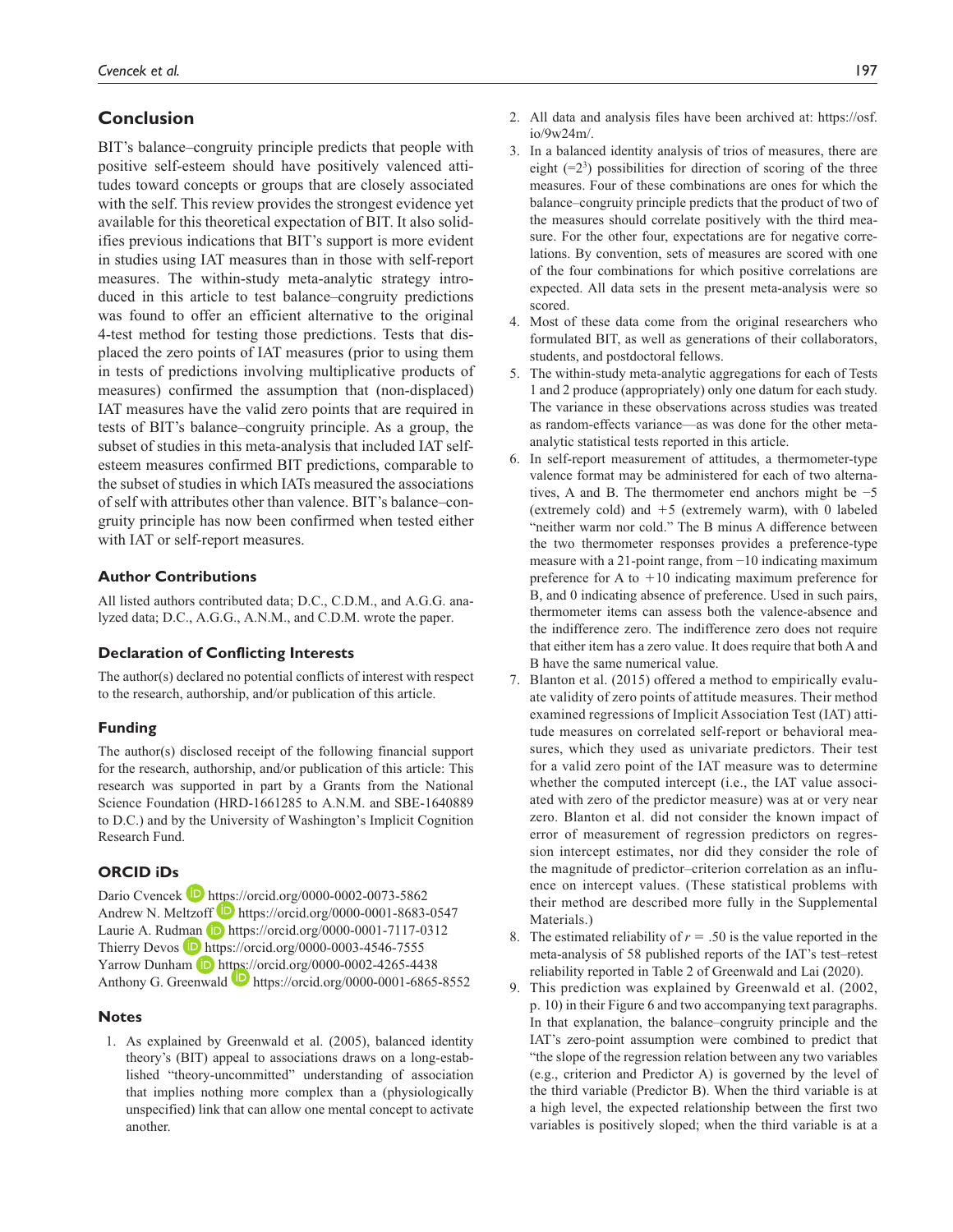low level, the expected relationship between the first two is negative."

- 10. The problem addressed for the first time in this analysis is a method of dealing with the partial arbitrariness of direction of scoring measures used in tests of balance–congruity predictions, described previously in Note 3. A symmetric distribution of predictor means around zero affords greater precision in estimating regression intercepts. This was achieved for Figure 3's plots by reversing both the sign of the predictor variable and the sign of the correlation between the other two variables for a random half of the samples. Scatterplots were created for 19 iterations of this analysis, with randomization for each sample done independently in each iteration. The scatterplots with the median regression intercepts for IAT and self-report data were selected for presentation in Figure 3A and 3B.
- 11. For example, in the absence of valid zero values, a positive value on a self-esteem IAT might not validly indicate positive valence associated with self, and a zero value of a race attitude IAT might not validly indicate absence of automatic preference for either Black or White race.

#### **Supplemental Material**

Supplemental material is available online with this article.

#### **References**

- References marked with an asterisk indicate studies included in the meta-analysis.
- Aberson, C. L., Healy, M., & Romero, V. (2000). Ingroup bias and self-esteem: A meta-analysis. *Personality and Social Psychology Review*, *4*, 157–173. [https://doi.org/10.1207/S15327957](https://doi.org/10.1207/S15327957PSPR0402_04) [PSPR0402\\_04](https://doi.org/10.1207/S15327957PSPR0402_04)
- Abrams, D., & Hogg, M. A. (1988). Comments on the motivational status of self-esteem in social identity and intergroup discrimination. *European Journal of Social Psychology*, *18*, 317–334. <https://doi.org/10.1002/ejsp.2420180403>
- \*Aidman, E. V., & Carroll, S. M. (2003). Implicit individual differences: Relationships between implicit self-esteem, gender identity, and gender attitudes. *European Journal of Personality*, *17*, 19–37.<https://doi.org/10.1002/per.465>
- \*Ashburn-Nardo, L. (2010). The importance of implicit and explicit measures for understanding social stigma. *Journal of Social Issues*, *66*, 508–520. [https://doi.org/10.1111/j.1540-](https://doi.org/10.1111/j.1540-4560.2010.01659.x) [4560.2010.01659.x](https://doi.org/10.1111/j.1540-4560.2010.01659.x)
- Axt, J., & Lai, C. K. (2019). Reducing discrimination: A bias versus noise perspective. *Journal of Personality and Social Psychology*, *117*, 26–49. <https://doi.org/10.1037/pspa0000153>
- \*Banaji, M. R., Greenwald, A. G., & Rosier, M. (1997, October). *Implicit esteem: When collectives shape individuals* [Paper presentation]. Preconference on Self, Toronto, ON, Canada.
- \*Baron, A. S. (2003). *IAT response latencies and errors*. Harvard University. [Unpublished raw data].
- Baron, A. S., & Banaji, M. R. (2006). The development of implicit attitudes. Evidence of race evaluations from ages 6 and 10 and adulthood. *Psychological Science*, *17*, 53–58. [https://doi.](https://doi.org/10.1111/j.1467-9280.2005.01664.x) [org/10.1111/j.1467-9280.2005.01664.x](https://doi.org/10.1111/j.1467-9280.2005.01664.x)
- Baumeister, R. F., Campbell, J. D., Krueger, J. I., & Vohs, K. D. (2003). Does high self-esteem cause better performance, interpersonal success, happiness, or healthier lifestyles? *Psycho-*

*logical Science in the Public Interest*, *4*, 1–44. [https://doi.](https://doi.org/10.1111/1529-1006.01431) [org/10.1111/1529-1006.01431](https://doi.org/10.1111/1529-1006.01431)

- Beggan, J. K. (1992). On the social nature of nonsocial perception: The mere ownership effect. *Journal of Personality and Social Psychology*, *62*, 229–237. [https://doi.org/10.1037/0022-](https://doi.org/10.1037/0022-3514.62.2.229) [3514.62.2.229](https://doi.org/10.1037/0022-3514.62.2.229)
- Blanton, H., Jaccard, J., Strauts, E., Mitchell, G., & Tetlock, P. E. (2015). Toward a meaningful metric of implicit prejudice. *Journal of Applied Psychology*, *100*, 1468–1481. [https://doi.](https://doi.org/10.1037/a0038379) [org/10.1037/a0038379](https://doi.org/10.1037/a0038379)
- Bosson, J. K., Swann, W. B., Jr., & Pennebaker, J. W. (2000). Stalking the perfect measure of implicit self-esteem: The blind men and the elephant revisited? *Journal of Personality and Social Psychology*, *79*, 631–643. [https://doi.org/10.1037/0022-](https://doi.org/10.1037/0022-3514.79.4.631) [3514.79.4.631](https://doi.org/10.1037/0022-3514.79.4.631)
- Buhrmester, M. D., Blanton, H., & Swann, W. B., Jr. (2011). Implicit self-esteem: Nature, measurement, and a new way forward. *Journal of Personality and Social Psychology*, *100*, 365–385. <https://doi.org/10.1037/a0021341>
- Cadinu, M. R., & Rothbart, M. (1996). Self-anchoring and differentiation processes in the minimal group setting. *Journal of Personality and Social Psychology*, *70*, 661–677. [https://doi.](https://doi.org/10.1037/0022-3514.70.4.661) [org/10.1037/0022-3514.70.4.661](https://doi.org/10.1037/0022-3514.70.4.661)
- Cofer, C. N., & Foley, J. P., Jr. (1942). Mediated generalization and the interpretation of verbal behavior: I. Prolegomena. *Psychological Review*, *49*, 513–540. [https://doi.org/10.1037/](https://doi.org/10.1037/h0060856) [h0060856](https://doi.org/10.1037/h0060856)
- Cooper, L. A., Roter, D. L., Carson, K. A., Beach, M. C., Sabin, J. A., Greenwald, A. G., & Inui, T. S. (2012). The associations of clinicians' implicit attitudes about race with medical visit communication and patient ratings of interpersonal care. *American Journal of Public Health*, *102*, 979–987. [https://doi.](https://doi.org/10.2105/AJPH.2011.300558) [org/10.2105/AJPH.2011.300558](https://doi.org/10.2105/AJPH.2011.300558)
- Creemers, D. H. M., Scholte, R. H. J., Engels, R. C. M. E., Prinstein, M. J., & Wiers, R. W. (2013). Damaged self-esteem is associated with internalizing problems. *Frontiers in Psychology*, *4*, Article 152. <https://doi.org/10.3389/fpsyg.2013.00152>
- Critcher, C. R., & Ferguson, M. J. (2016). "Whether I like it or not, it's important": Implicit importance of means predicts self-regulatory persistence and success. *Journal of Personality and Social Psychology*, *110*, 816–839. [https://doi.org/10.1037/](https://doi.org/10.1037/pspa0000053) [pspa0000053](https://doi.org/10.1037/pspa0000053)
- Cvencek, D., Greenwald, A. G., & Meltzoff, A. N. (2012). Balanced identity theory: Review of evidence for implicit consistency in social cognition. In B. Gawronski & F. Strack (Eds.), *Cognitive consistency: A fundamental concept in social cognition* (pp. 157–177). Guilford Press.
- \*Cvencek, D., Greenwald, A. G., & Meltzoff, A. N. (2016). Implicit measures for preschool children confirm self-esteem's role in maintaining a balanced identity. *Journal of Experimental Social Psychology*, *62*, 50–57. [https://doi.org/10.1016/j.](https://doi.org/10.1016/j.jesp.2015.09.015) [jesp.2015.09.015](https://doi.org/10.1016/j.jesp.2015.09.015)
- \*Cvencek, D., Meltzoff, A. N., & Greenwald, A. G. (2011). Math–gender stereotypes in elementary school children. *Child Development*, *82*, 766–779. [https://doi.org/10.1111/j.1467-](https://doi.org/10.1111/j.1467-8624.2010.01529.x) [8624.2010.01529.x](https://doi.org/10.1111/j.1467-8624.2010.01529.x)
- \*Cvencek, D., Meltzoff, A. N., & Kapur, M. (2014). Cognitive consistency and math–gender stereotypes in Singaporean children. *Journal of Experimental Child Psychology*, *117*, 73–91. [https://](https://doi.org/10.1016/j.jecp.2013.07.018) [doi.org/10.1016/j.jecp.2013.07.018](https://doi.org/10.1016/j.jecp.2013.07.018)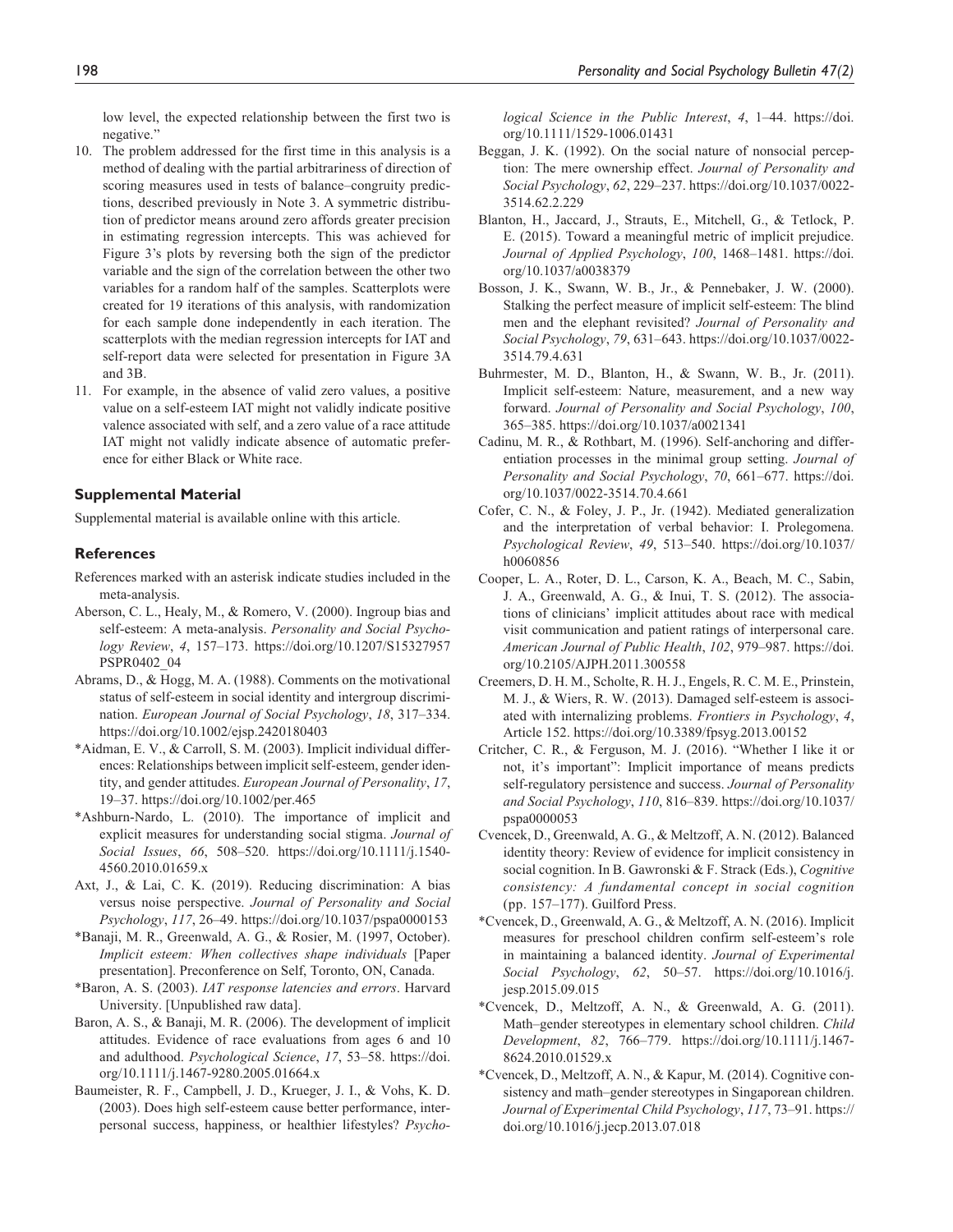- Cvencek, D., Nasir, N. S., O'Connor, K., Wischnia, S., & Meltzoff, A. N. (2015). The development of math–race stereotypes: "They say Chinese people are the best at math." *Journal of Research on Adolescence*, *25*, 630–637. <https://doi.org/10.1111/jora.12151>
- \*Devos, T., Blanco, K., Muñoz, C., Dunn, R., & Ulloa, E. C. (2008). Implicit orientation toward family and school among bilingual Latino college students. *The Journal of Social Psychology*, *148*, 449–472.<https://doi.org/10.3200/SOCP.148.4.449-472>
- \*Devos, T., Blanco, K., Rico, F., & Dunn, R. (2008). The role of parenthood and college education in the self-concept of college students: Explicit and implicit assessments of gendered aspirations. *Sex Roles*, *59*, 214–228. [https://doi.org/10.1007/](https://doi.org/10.1007/s11199-008-9430-6) [s11199-008-9430-6](https://doi.org/10.1007/s11199-008-9430-6)
- \*Devos, T., & Cruz Torres, J. A. (2007). Implicit identification with academic achievement among Latino college students: The role of ethnic identity and significant others. *Basic and Applied Social Psychology*, *29*, 293–310. [https://doi.](https://doi.org/10.1080/01973530701503432) [org/10.1080/01973530701503432](https://doi.org/10.1080/01973530701503432)
- \*Devos, T., Diaz, P., Viera, E., & Dunn, R. (2007). College education and motherhood as components of self-concept: Discrepancies between implicit and explicit assessments. *Self and Identity*, *6*, 256–277. [https://doi.org/10.1080/1529886060](https://doi.org/10.1080/15298860601118710) [1118710](https://doi.org/10.1080/15298860601118710)
- \*Devos, T., Gavin, K., & Quintana, F. J. (2010). Say "adios" to the American dream? The interplay between ethnic and national identity among Latino and Caucasian Americans. *Cultural Diversity and Ethnic Minority Psychology*, *16*, 37–49. [https://](https://doi.org/10.1037/a0015868) [doi.org/10.1037/a0015868](https://doi.org/10.1037/a0015868)
- \*Dunham, Y., Baron, A. S., & Banaji, M. R. (2007). Children and social groups: A developmental analysis of implicit consistency in Hispanic Americans. *Self and Identity*, *6*, 238–255. <https://doi.org/10.1080/15298860601115344>
- \*Farnham, S. D., & Greenwald, A. G. (1999, June 3–6). *In-group favoritism: Implicit self-esteem* × *in-group identification* [Paper presentation]. 11th Annual Meeting of the American Psychological Society, *Denver, CO, United States*.
- Fazio, R. H., & Olson, M. A. (2003). Implicit measures in social cognition research: Their meaning and use. *Annual Review of Psychology*, *54*, 297–327. [https://doi.org/10.1146/annurev.](https://doi.org/10.1146/annurev.psych.54.101601.145225) [psych.54.101601.145225](https://doi.org/10.1146/annurev.psych.54.101601.145225)
- Festinger, L. (1957). *A theory of cognitive dissonance*. Stanford University Press.
- Gawronski, B., & Bodenhausen, G. V. (2006). Associative and propositional processes in evaluation: Conceptual, empirical, and metatheoretical issues: Reply to Albarracín, Hart, and McCulloch (2006), Kruglanski and Dechesne (2006), and Petty and Briñol (2006). *Psychological Bulletin*, *132*, 745–750. <https://doi.org/10.1037/0033-2909.132.5.745>
- Gawronski, B., & Bodenhausen, G. V. (2014). Implicit and explicit evaluation: A brief review of the associative–propositional evaluation model. *Social and Personality Psychology Compass*, *8*, 448–462. <https://doi.org/10.1111/spc3.12124>
- Gawronski, B., Bodenhausen, G. V., & Becker, A. P. (2007). I like it, because I like myself: Associative self-anchoring and post-decisional change of implicit evaluations. *Journal of Experimental Social Psychology*, *43*, 221–232. [https://doi.](https://doi.org/10.1016/j.jesp.2006.04.001) [org/10.1016/j.jesp.2006.04.001](https://doi.org/10.1016/j.jesp.2006.04.001)
- Greenwald, A. G., & Banaji, M. R. (1995). Implicit social cognition: Attitudes, self-esteem, and stereotypes. *Psychological Review*, *102*, 4–27. <https://doi.org/10.1037//0033-295X.102.1.4>
- Greenwald, A. G., Banaji, M. R., Rudman, L. A., Farnham, S. D., Nosek, B. A., & Mellott, D. S. (2002). A unified theory of implicit attitudes, stereotypes, self-esteem, and self-concept. *Psychology Review*, *109*, 3–25.<https://doi.org/10.1037/0033-295X.109.1.3>
- Greenwald, A. G., & Farnham, S. D. (2000). Using the Implicit Association Test to measure self-esteem and self-concept. *Journal of Personality and Social Psychology*, *79*, 1022–1038. <https://doi.org/10.1037/0022-3514.79.6.1022>
- Greenwald, A. G., & Lai, C. K. (2020). Implicit social cognition. *Annual Review of Psychology*, *71*, 419–445. [https://doi.](https://doi.org/10.1146/annurev-psych-010419-050837) [org/10.1146/annurev-psych-010419-050837](https://doi.org/10.1146/annurev-psych-010419-050837)
- Greenwald, A. G., McGhee, D. E., & Schwartz, J. L. K. (1998). Measuring individual differences in implicit cognition: The Implicit Association Test. *Journal of Personality and Social Psychology*, *74*, 1464–1480. [https://doi.org/10.1037/0022-](https://doi.org/10.1037/0022-3514.74.6.1464) [3514.74.6.1464](https://doi.org/10.1037/0022-3514.74.6.1464)
- Greenwald, A. G., Nosek, B. A., & Banaji, M. R. (2003). Understanding and using the Implicit Association Test: I. An improved scoring algorithm. *Journal of Personality and Social Psychology*, *85*, 197–216.<https://doi.org/10.1037/0022-3514.85.2197>
- Greenwald, A. G., Nosek, B. A., Banaji, M. R., & Klauer, K. C. (2005). Validity of the salience asymmetry interpretation of the Implicit Association Test: Comment on Rothermund and Wentura (2004). *Journal of Experimental Psychology: General*, *134*, 420–425. <https://doi.org/10.1037/0096-3445> .134.3.420
- Greenwald, A. G., Rudman, L. A., Nosek, B. A., & Zayas, V. (2006). Why so little faith? A reply to Blanton and Jaccard's (2006) skeptical view of testing pure multiplicative theories. *Psychological Review*, *113*, 170–180. <https://doi.org> /10.1037/0033-295X.113.1.170
- \*Gumble, A., & Carels, R. (2012). The harmful and beneficial impacts of weight bias on well-being: The moderating influence of weight status. *Body Image*, *9*, 101–107. [https://doi.](https://doi.org/10.1016/j.bodyim.2011.07.005) [org/10.1016/j.bodyim.2011.07.005](https://doi.org/10.1016/j.bodyim.2011.07.005)
- Heider, F. (1958). *The psychology of interpersonal relations*. Wiley. <https://doi.org/10.1037/10628-000>
- Hewstone, R., Rubin, M., & Willis, H. (2002). Intergroup bias. *Annual Psychology Review*, *53*, 575–604. [https://doi.](https://doi.org/10.1146/annurev.psych.53.100901.135109) [org/10.1146/annurev.psych.53.100901.135109](https://doi.org/10.1146/annurev.psych.53.100901.135109)
- Hogg, M. A. (2000). Social identity and social comparison. In J. Suls & L. Wheeler (Eds.), *The Plenum series in social/clinical psychology. Handbook of social comparison: Theory and research* (pp. 401–421). Kluwer Academic.
- \*Horcajo, J., Briñol, P., & Petty, R. E. (2010). Consumer persuasion: Indirect change and implicit balance. *Psychology and Marketing*, *27*, 938–963. <https://doi.org/10.1002/mar.20367>
- Kahneman, D., Knetsch, J. L., & Thaler, R. H. (1990). Experimental tests of the endowment effect and the Coase theorem. *Journal of Political Economy*, *98*, 1325–1348. [https://doi.](https://doi.org/10.1086/261737) [org/10.1086/261737](https://doi.org/10.1086/261737)
- \*Lane, K. A., Mitchell, J. P., & Banaji, M. R. (2005). Me and my group: Cultural status can disrupt cognitive consistency. *Social Cognition*, *23*, 353–386. [https://doi.org/10.1521/](https://doi.org/10.1521/soco.2005.23.4.353) [soco.2005.23.4.353](https://doi.org/10.1521/soco.2005.23.4.353)
- Leeuwis, F. H., Koot, H. M., Creemers, H. E., & van Lier, P. A. C. (2015). Implicit and explicit self-esteem discrepancies, victimization and the development of late childhood internalizing problems. *Clinical Developmental Psychology*, *43*, 909–919. <https://doi.org/10.1007/s10802-014-9959-5>